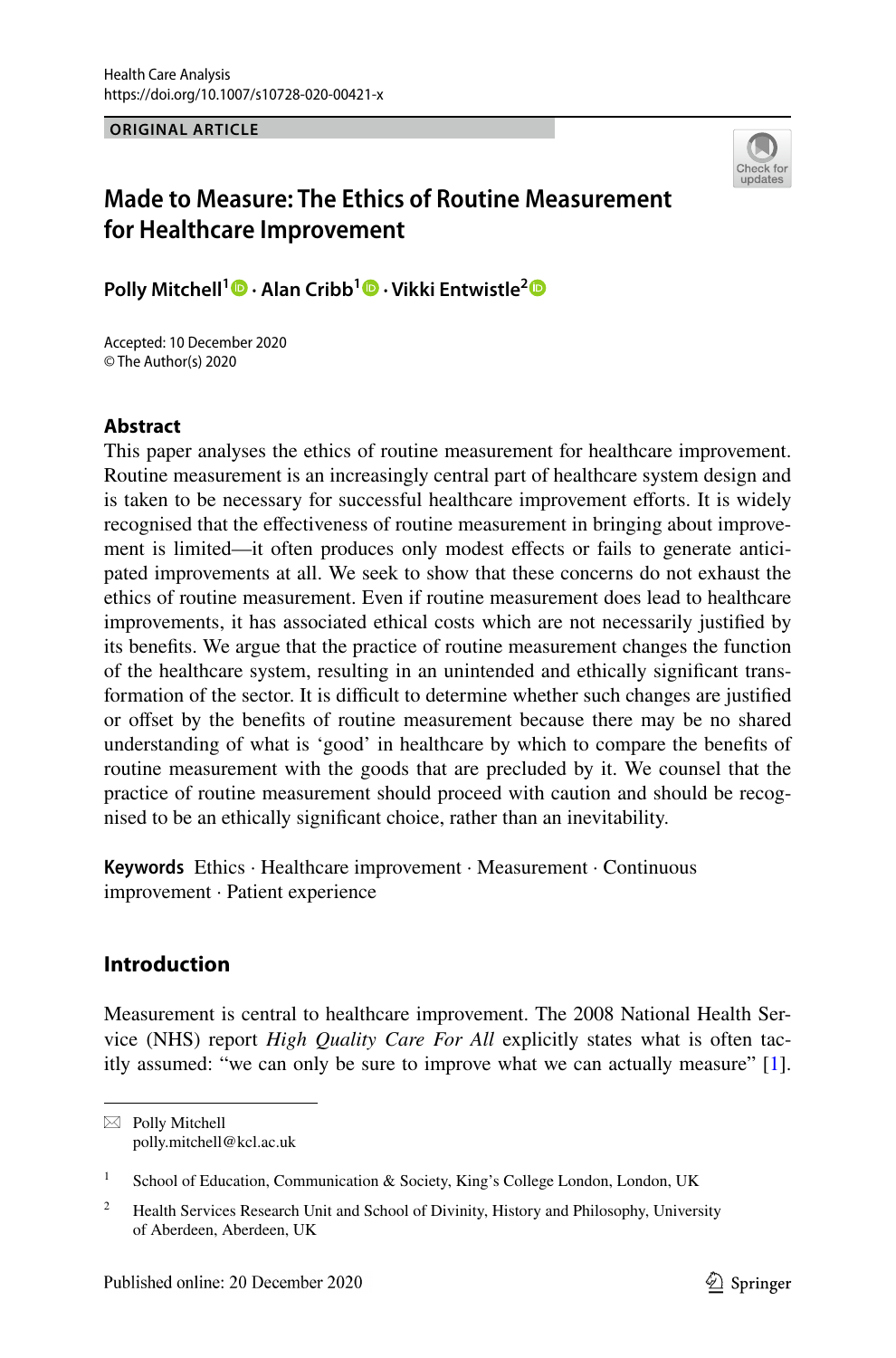Assessing quality through measurement is increasingly taken to involve not just periodic audits or inspections, but routine measurement. The holy grail of such routine measurement practices is 'continuous improvement.' Though continuous improvement has been promoted for three decades [[2\]](#page-17-1), the widespread uptake of digital tools has transformed it from a distant ambition into something that looks increasingly like a practical possibility.

This paper takes stock of the ethics of building routine measurement for improvement into healthcare systems. We begin, in Sect. [2](#page-1-0), by outlining the value of measurement and quantifcation in healthcare improvement. Thereafter, our argument is in two parts. First, in Sect. [3](#page-4-0), we raise some relatively familiar questions about the instrumental efectiveness of measurement in bringing about improvements, suggesting that all-too-frequently it does not live up to its promise. Then, in Sect. [4,](#page-7-0) we argue that even if routine measurement for improvement does reliably lead to improvements, the practice has associated ethical costs. We argue that the practice of routine measurement has morally signifcant, transformative efects on the healthcare system and on professional practice. We identify and explore three such transformations: (a) changes to the defnition of a 'good' *healthcare system*; (b) changes to the defnition of 'good' *healthcare*; and (c) changes to the nature of accountability for healthcare decision-making. Making measurement and improvement into central functions of the healthcare system, we argue, creates conditions where certain activities, objects and aims can be easily seen to be valuable, and where the value of other activities, objects and aims can be obscured.

In Sect. [5,](#page-9-0) we conclude. The rise of routine measurement is unlikely to be reversible. We do not seek to suggest that it should be reversed—and certainly not in a blanket sense. Nor do we suggest that measurement or routine measurement are in themselves problematic or unethical. Nonetheless, routine measurement should proceed with the understanding that, as a practice, it has costs that are not straightforwardly justifed or outweighed by the benefts that it brings. Throughout, we illustrate our discussion using examples from the measurement of patient experience, though the conclusions that we draw should not be taken to be limited to these cases alone.

#### <span id="page-1-0"></span>**Measurement and Improvement**

Measurement and healthcare improvement are such close bedfellows that the latter is commonly thought impossible without the former. The Institute for Healthcare Improvement (IHI), for instance, identifes "[a] clear, measurable aim" and "[a] measurement framework in support of reaching the aim" as necessary components of all improvement efforts [[3\]](#page-17-2). The NHS Patient Safety First Campaign plainly states: "To demonstrate if changes are really improvement, you need the ability to test changes and measure the impact successfully" [[4\]](#page-17-3). An NHS guide to improving healthcare services, which uses the IHI 'Model For Improvement,' asks aspiring improvers "How will we know if a change is an improvement?" and answers: "Measure the baseline," "Measure regularly during testing," "Continue to measure after the improvement is implemented" [[5\]](#page-17-4). Measure, measure, measure.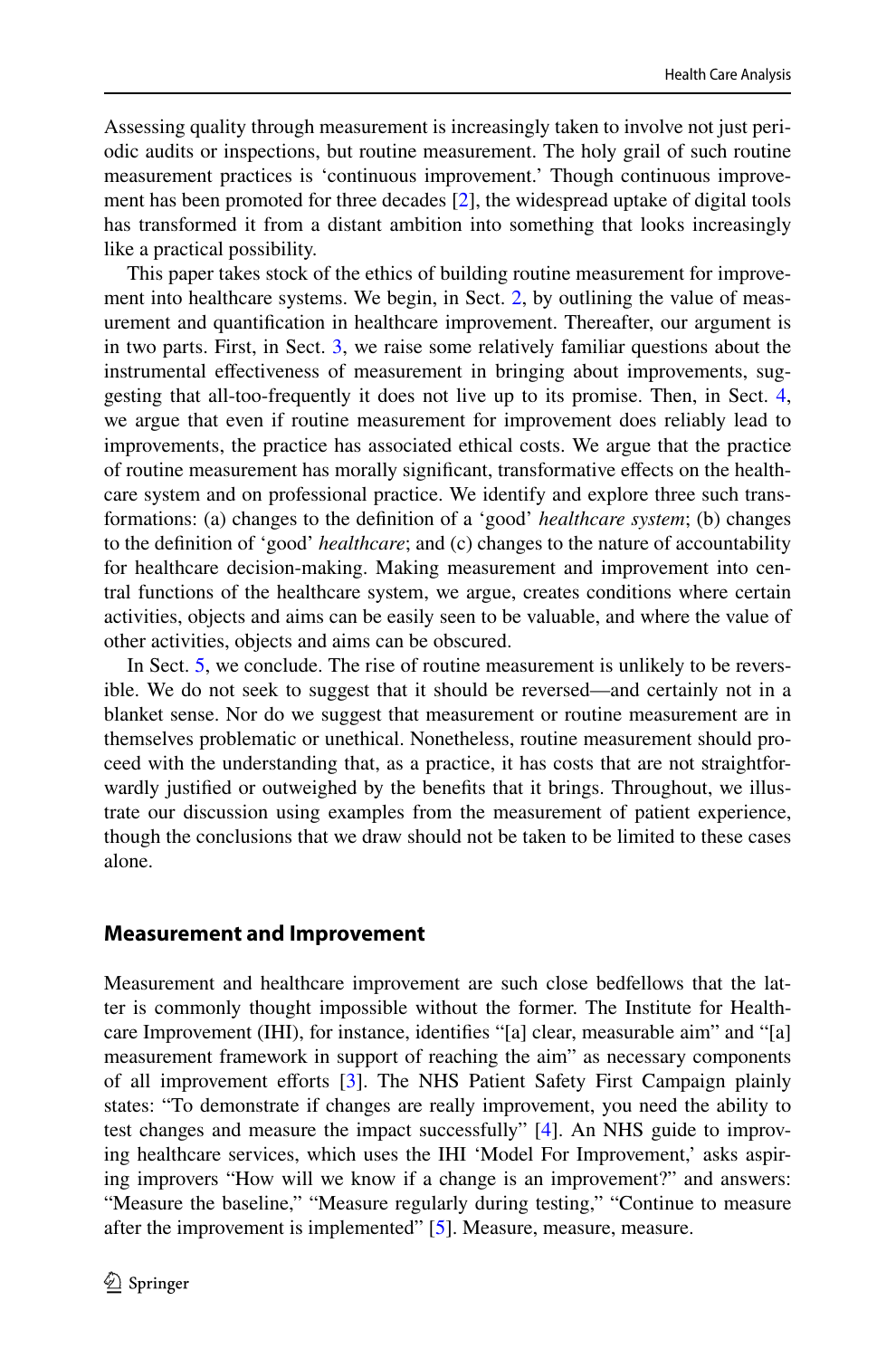So measurement has 'epistemic value,' that is, it can give us *knowledge* about healthcare processes and outcomes. And this knowledge can be used to justify claims about how good or bad healthcare is. Without measurement improvement efforts are based on guesses, intuitions and judgements, rather than knowledge. But epistemic value is not enough to secure the link between measurement and improvement. For that, measurement must also have 'teleologic value,' that is, it must serve the purpose for which it is intended. In this case, it must serve the ultimate end of improvement. In order to have such teleologic value, measurement must ground changes to health services that make the services better in some respect. Both the epistemic and teleologic value of measurement are forms of instrumental value—they characterise measurement as valuable insofar as it generates or leads to some other valuable ends.<sup>[1](#page-2-0)</sup> In this section, we set out how measurement realises these values.

Measuring aspects of inputs, processes and outcomes enables us to judge the efectiveness of interventions, and sometimes to infer causal relationships between diferent elements of a system [[7\]](#page-17-5). It does so by providing a systematic representation of the features of processes and objects that are relevant to their performing defned functions or fulflling their ends. Measurement can be used to create something approximating a 'whole picture' representation, allowing recognition of problems that are difcult to identify via the partial knowledge of processes that is available from any one vantage point. Measurement for improvement takes both quantitative and qualitative forms. Quantitative measurement uses numbers to represent characteristics of healthcare systems, such as mortality rates, disease incidence, bed days, and waiting times. Qualitative measurement uses chiefy textual data, from written documents, interviews, and surveys, for example, to develop a systematic representation of more nebulous characteristics such as organisational strategy, safety culture and patient-centredness. Measurement, and particularly quantifcation, can provide a common language for describing outcomes and outputs with some precision. It enables comparisons to be made across time, and across diferent teams and organisations. These characteristics underpin the central place of measurement in accountability and performance management systems. They can signal openness and transparency, as well as supporting audit and providing justifcation for decision-making.

The place of measurement in healthcare is often cemented by fnancial incentives such as pay-for-performance schemes and value-based pricing, as well as contractually and legally mandated publication of data and participation in clinical audits. These fnancial and institutional decision-making tools require widespread measurement in order to evidence their evaluation of healthcare services. The development of such mechanisms over the past several decades has been

<span id="page-2-0"></span><sup>&</sup>lt;sup>1</sup> In this paper we invoke the concepts of instrumental value and non-instrumental value. Instrumental value is the value something has in virtue of being a means to an end. Non-instrumental value (or fnal value) is the value something has as an end in itself. We broadly follow Christine Korsgaard in taking this distinction to be orthogonal to the distinction between intrinsic and extrinsic value, that is, between the value that something has 'in itself' or 'for its own sake,' and the value that something has in virtue of its relationship to other things [\[6](#page-17-6)]. We are not directly concerned with intrinsic and extrinsic value here, and our discussion instead focuses on instrumental and non-instrumental value.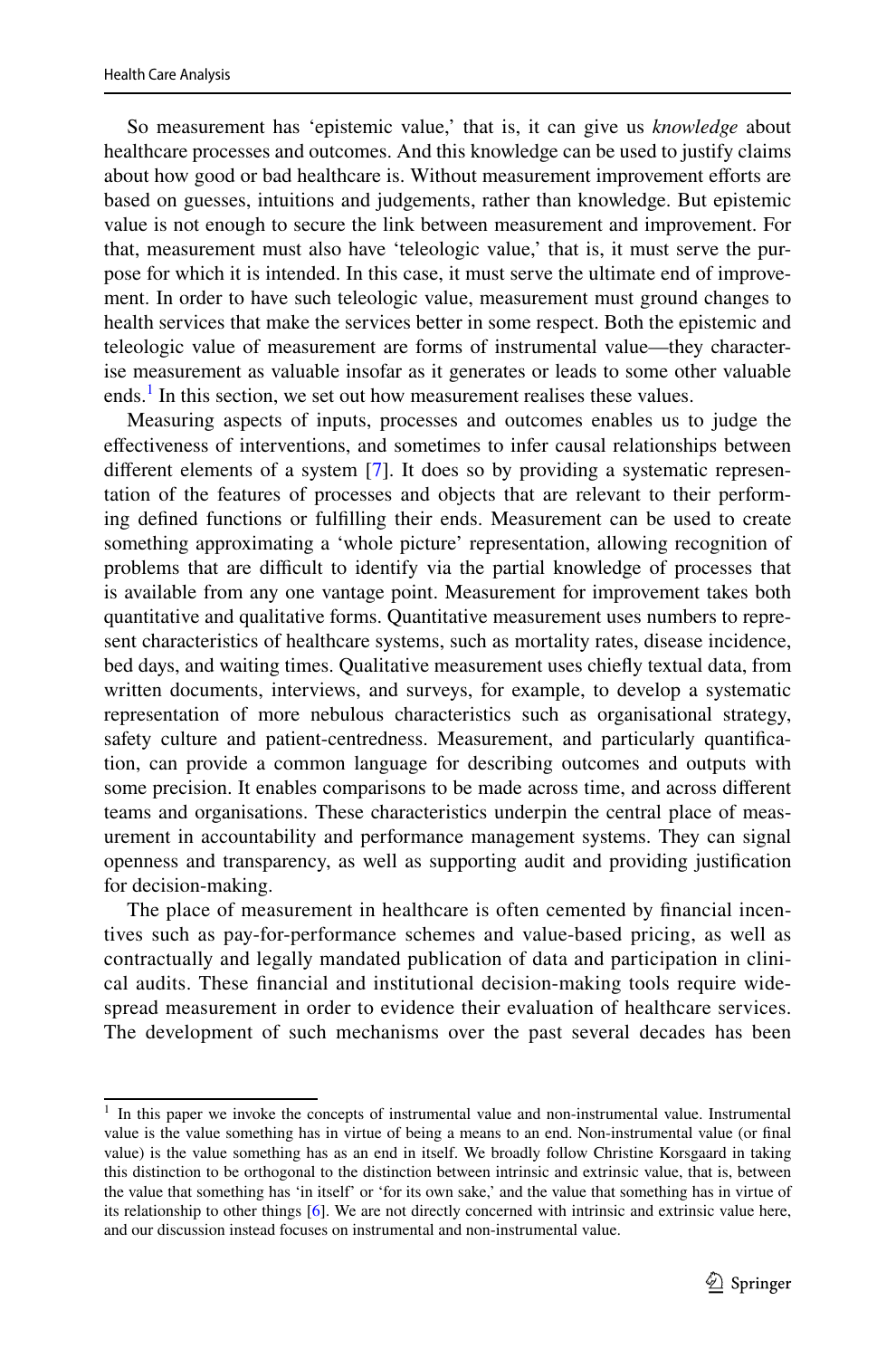underpinned by a shift to an improvement mindset, whereby health systems and services are assessed and valued on the basis of their measured outcomes [\[8](#page-17-7)]. While there are other factors at play which motivate and shape measurementbased fnancial and institutional structures—notably relating to the relationship between healthcare institutions and government, insurers and pharmaceutical companies—they are explained and justified with reference to cost efficiency, waste reduction, and clinical effectiveness [[9](#page-17-8)].

Routine measurement, that is, measurement as a part of day-to-day practice, is increasingly taken to be necessary for meaningful improvement. Measurement for improvement can take the form of regular audit or inspection checks to ensure continued compliance with good practice standards, but such checks are typically cyclical, rather than continuous. The move towards more regular, routine or even continuous measurement marks a move away from seeking to improve services by rooting out poor performance, and towards 'continuous improvement.' Continuous improvement, a concept that comes out of Japanese industry, sees poor performance as typically being built into systems and processes, rather than owing to the intentional behaviour of particular individuals. It involves identifying ineffcient and wasteful aspects of processes and implementing interventions in an attempt to streamline systems. Don Berwick describes the underpinning theory:

Real improvement in quality depends, according to the Theory of Continuous Improvement, on understanding and revising the production processes on the basis of data about the processes themselves. "Every process produces information on the basis of which the process can be improved," say these theorists [[2\]](#page-17-1).

Routine measurement is thus central to continuous improvement, because it is needed to capture the information that is produced by the system. Routine measurement and continuous improvement are increasingly stated as core aims of healthcare systems. The Department of Health and Human Services in the United States (US), for example, defnes healthcare quality improvement as "systematic and continuous actions that lead to measurable improvement in health care services" [[10](#page-17-9)]. The NHS Constitution includes a commitment to continuous improvement:

You have the right to expect NHS bodies to monitor, and make efforts to improve continuously, the quality of healthcare they commission or provide. This includes improvements to the safety, efectiveness and experience of services [[11](#page-17-10)].

Routine, widespread measurement and the continuous improvement framework are also advocated because of their potential to overcome some recognised problems with using measurement for performance management. 'Name and shame' approaches to healthcare improvement can lead people to falsify or massage data to improve perceived performance, and to spend needless time and resources attempting to disprove incompetence [[12](#page-17-11)]. Such efects are particularly liable to arise when measurement is used as the basis for fnancial and status-related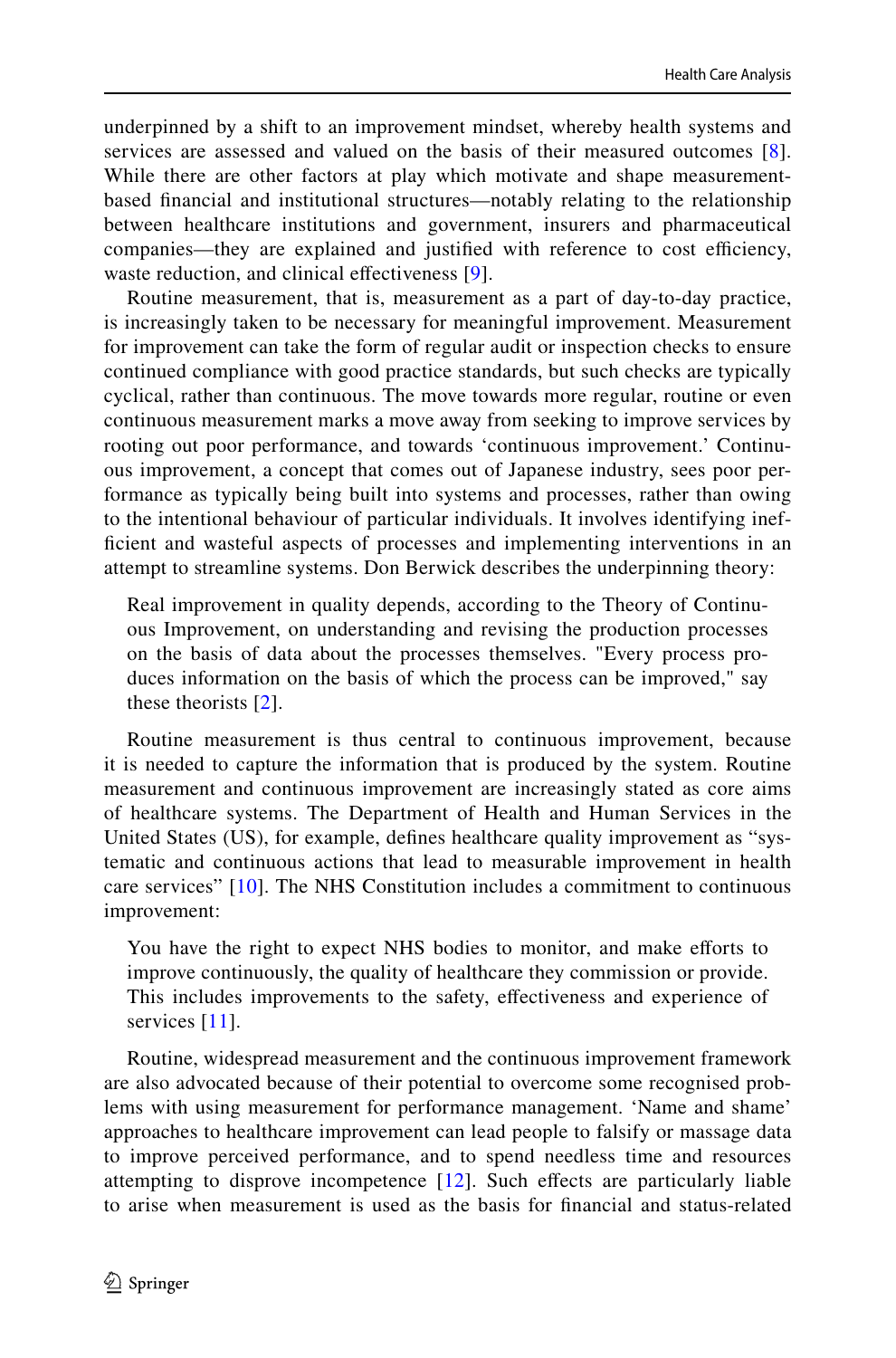incentives such as pay-for-performance and value-based commissioning schemes. While cyclical measurement focusses on pre-specifed targets, routine measurement also uses data to fnd and explore patterns that can inform quality improvement. Continuous improvement explicitly eschews a blame culture in favour of a collaborative approach to understanding why a system produces the outcomes that it does, and what changes can be made to improve upon them, thus disincentivising gaming and the manipulation of data [[2\]](#page-17-1).

So measurement and routine measurement have the potential to generate knowledge about healthcare processes and systems, and to underpin improvement efforts—that is, to produce objects of substantial value. However, in practice measurement does not always succeed in generating this value. Moreover, despite its benefts, routine measurement for improvement has side efects of its own, which suggest limits to its value.

#### <span id="page-4-0"></span>**The Instrumental Limitations of Measurement for Improvement**

While measurement can, in theory, lead to improvement in healthcare services, in reality it regularly fails to have such teleologic value, or leads only to modest improvements [\[13](#page-17-12)]. Patient experience provides a good example of the instrumental limitations of measurement for improvement because there is widespread failure to transform the measurement of patient experience into improvements in future patient experience. While we focus on examples from the measurement of patient experience in this section, the fndings that we discuss support wide-ranging evidence of similar instrumental limitations in healthcare improvement efforts more generally  $[14–25]$  $[14–25]$  $[14–25]$ .

Patient experience measures typically seek to capture how patients feel about the aspects of their care that are tangible to them: the convenience of the services provided, the environment within which care takes place, the ways healthcare professionals interact with them. Collecting such data and using it as part of an assessment of healthcare quality represents a recognition that the patient perspective is necessary for understanding the quality of healthcare services; knowledge of clinical outcomes, fnancial balance sheets and best practice guidelines are not enough. Measuring patient experience and sharing data analysis is presented as instrumental to improving patient experiences of healthcare in the future  $[1, 26]$  $[1, 26]$  $[1, 26]$  $[1, 26]$ .

The measurement of patient experience is increasingly routine and widespread [\[27](#page-18-2)]. In the US, the Centers for Medicare & Medicaid Services use several diferent patient experience surveys nationwide to assess service quality, and sometimes to determine the payments made to providers [\[28](#page-18-3)]. The NHS runs a series of patient experience surveys, covering inpatient care, emergency medicine, general practice, mental health, and social care [[29–](#page-18-4)[32\]](#page-18-5). Multiple measures can be, and are, used alongside one another, to build up a rich picture of patient expectations, experience and satisfaction with healthcare services [\[33](#page-18-6)]. Qualitative measures that are more narrative, in-depth and personal can complement the generalisable, numerical outputs of widely administrated surveys. However, the more in-depth, service-specifc surveys are far more time and resource intensive to administer and evaluate than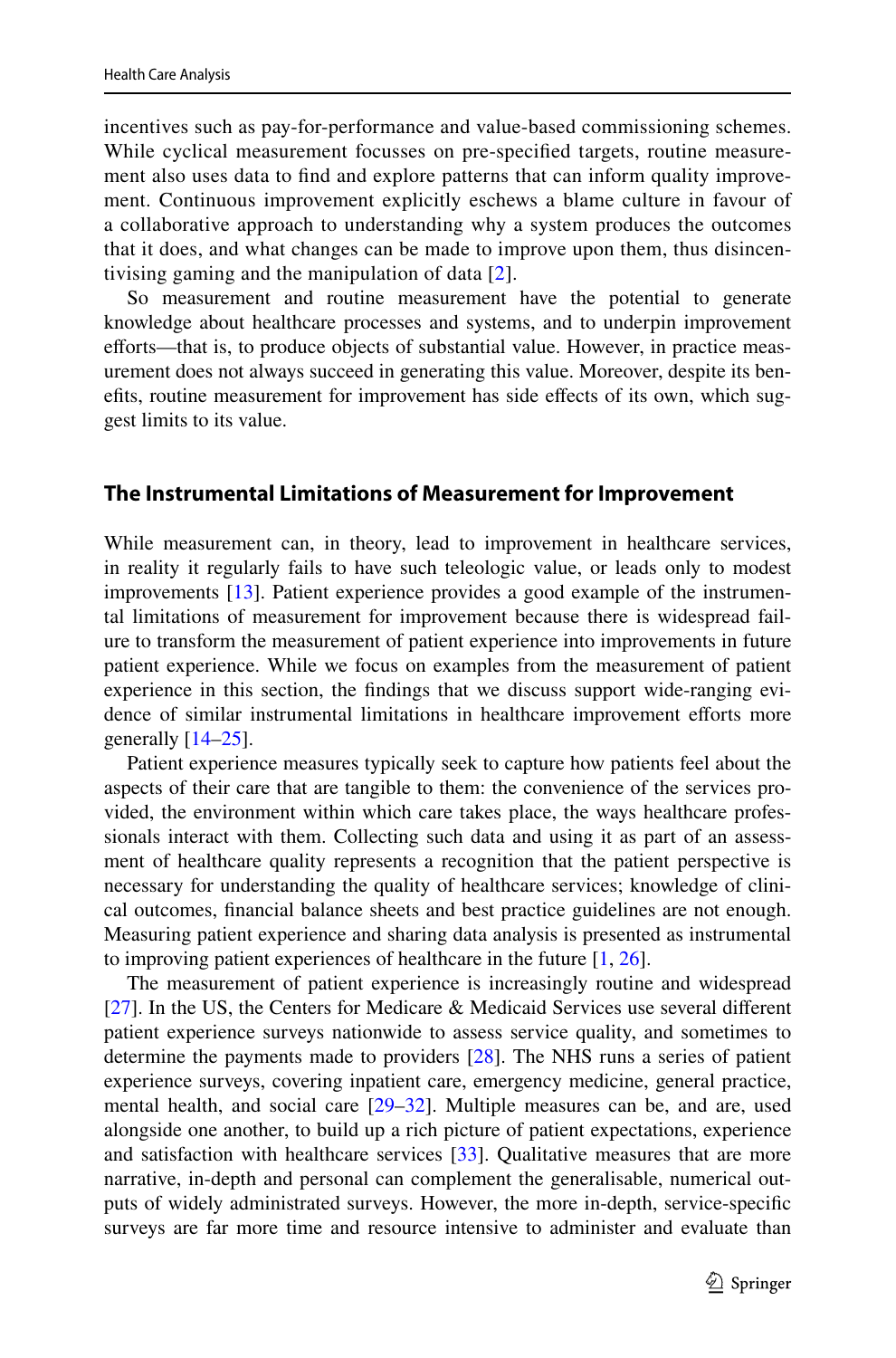generic surveys with numerical outputs, so they inevitably include fewer patients [\[34](#page-18-7)]. If the measurement of patient experience is to be routine both in terms of regularity and spread, then realistically it must largely take the form of standardised surveys.

Baldie et al. argue that there are four key assumptions behind the idea that measuring patient experience can help improve patient experience  $[35]^2$  $[35]^2$  $[35]^2$  $[35]^2$ :

- 1. Practitioners believe there are valid ways of assessing the healthcare experiences of patients for use in feedback.
- 2. Feedback of information about patients' experiences to service providers stimulates improvement efforts.
- 3. Improvement eforts lead to observable changes in practice aimed at enhancing patients' experiences.
- 4. Observable changes in practice in response to patient feedback lead to improvements in future patients' experiences of healthcare.

The failure of any one of these assumptions can limit the value of measuring patient experience. Various studies have shown that clinicians can fnd measures of patient experience to be valuable and instrumental to improvement, at least in principle [[36–](#page-18-9)[41\]](#page-18-10). One study reported that "[d]octors who rejected the idea of feedback were regarded as depressed, alcoholic, burned-out, or just 'bad doctors'" [[39\]](#page-18-11). However, the validity and reliability of certain measures of patient experience are also called into question by clinicians [\[36](#page-18-9), [39–](#page-18-11)[41\]](#page-18-10). Concerns are raised about representativeness, the relevance of survey questions to patients, survey methodology and design. Of course, such concerns may be appropriate—some measures of patient experience will be invalid. But staff were more likely to question the measures and data when these were critical of services than when they were complimentary [[34,](#page-18-7) [36](#page-18-9), [42](#page-18-12)], which suggests that concerns are based, at least in part, on something other than the validity of measures.

Measurement of patients' experiences can also fail to stimulate improvement efforts. For example, doctors and healthcare managers tend to only base improvement endeavours on patient experiences when measures identify problems with the service that they have already noticed themselves  $[38]$  $[38]$ . Improvement efforts are likely to focus on areas that are easier to change—such as food, the built environment or booking systems—rather than more intractable areas—such as communication and information provision  $[43]$  $[43]$ . Sometimes improvement efforts are broadly prompted by attempts to measure patient experience but end up focussing on areas not actually covered in the data that has been collected [\[37](#page-18-15)]. This looks to weaken the extent to which measuring patient experience for improvement can be said to refect a patient-centred approach. More generally it should be clear that even where measures have unquestioned epistemic value they do not inherently have the desired teleologic value. For measures to drive improvements in the specifc domains that

<span id="page-5-0"></span><sup>&</sup>lt;sup>2</sup> Baldie et al. focus on general practice, but their programme theory applies to measures of patient experience and improvement efforts more generally.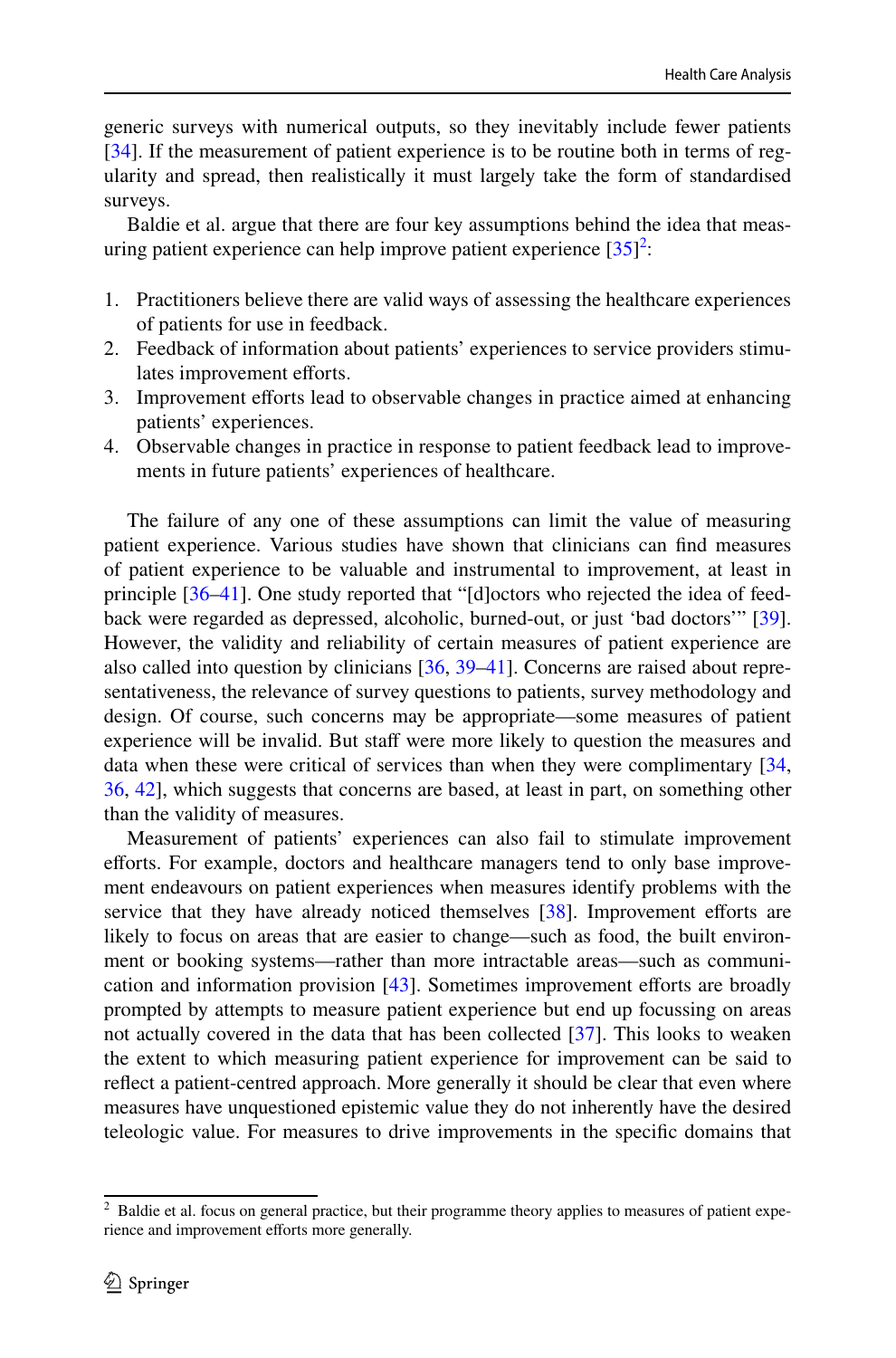are being measured key sets of actors have to be both motivated to respond to them (including by designing suitably responsive systems) and efective in so doing.

When improvement efforts are implemented, the likelihood of them leading to observable changes in practice is slim, and the chance of them actually leading to improvements in future patients' experiences of healthcare is even slimmer. Many studies of the impact of patient experience measures focus only on their *perceived* impact and value by doctors and other healthcare professionals, and it's unclear how much this reveals about genuine impact for patients [[44\]](#page-18-16). Those studies that do measure actual impact on patient reported experience report very limited and mixed improvement outcomes [\[35](#page-18-8), [44](#page-18-16)]. One improvement collaborative, for example, provided large amounts of support for healthcare providers to run improvement projects, in the form of planning meetings, written guides, data analysis and views, discussion of strategies and presentation of results [\[45](#page-18-17)]. However, only half of the providers surveyed actually implemented an improvement intervention, and none reported statistically significant improvements as the result of their efforts. The improvements that were observed were with respect to modest interventions which involved no major change in clinician behaviour.

Sometimes measuring patient experience does lead to improvements in future patient-reported experience. But here too there are caveats. While measuring experience can help to improve very poorly rated services, it may be much less efective at improving services that are already average or good [\[41](#page-18-10), [46](#page-18-18)]. Moreover, a 'frst-time efect' of measuring patient experience can be seen in poorly performing hospitals, with improvements diminishing in subsequent rounds of measurement and reporting [\[41](#page-18-10)]. This suggests de facto limits to continuous improvement. Patient feedback is judged by staff to be more useful if measurement outcomes are detailed and specifc to their organisation, for example feedback from surveys containing free-text or from in depth interviews, and less helpful if it is generic [\[27](#page-18-2), [41](#page-18-10)]. This indicates that the more generic surveys, which allow for wide comparison and less-resource intensive data collection and evaluation, may be less efective with respect to healthcare improvement.

So what is the upshot of these limitations? Each of the four key assumptions identifed by Baldie et al. can, and at least sometimes does, fail to hold. This may indicate that much of the measurement of patient experience is unjustifed. Asking patients to give feedback which is then ignored may be unethical [\[27](#page-18-2)], but so too is asking patients to give feedback in the knowledge that—even when it is not ignored—will not be epistemically or teleologically valuable in the ways that are invoked to justify its collection. Furthermore, the limitations of the measurement of patient experience for healthcare improvement are not just the result of poor data quality or insufficient data collection. They are also a result of the way in which data are used. Improving the validity of patient experience measures and increasing the amount of information that is collected may help to solve some of the limitations identifed here, but certainly not all of them.

Evidence of similar instrumental limitations in other areas of healthcare improvement, besides patient experience, suggests that the measurement of healthcare services does not consistently serve healthcare improvement purposes in the ways that it is assumed and claimed to do. More, and more accurate, measurement will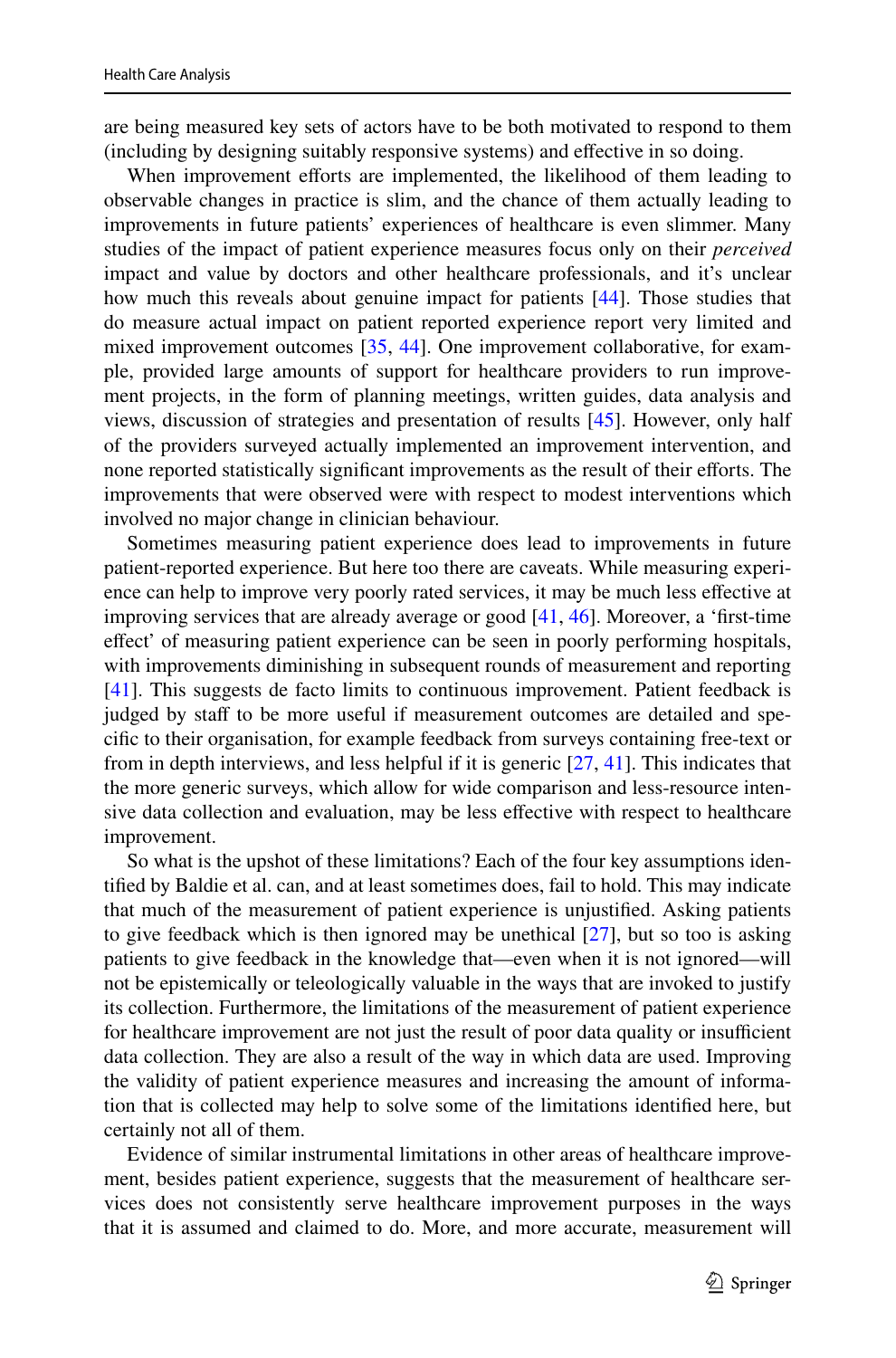not necessarily rectify this or otherwise increase its value, because the failures to transform measurements into improvements are not only a matter of the quality and quantity of data, but a matter of how these data are understood and used.

Our discussion up to this point has been limited to the instrumental value and efects of the measurement. We have considered the goods that are intended to be produced by routine measurement, and the obstacles to it generating those goods. The second part of our argument considers the non-instrumental efects of routine measurement, including the goods that are embodied in practices of routine measurement, and the ways in which these can reconstitute healthcare.

### <span id="page-7-0"></span>**The Ethical Costs of Routine Measurement**

Suppose that there are valid ways of routinely measuring patient experience, clinical efectiveness, safety, and so on, which reliably lead to observable changes in practice and, moreover, that these changes generate improvements that can be observed in future measures. Routine measurement for improvement would, in such circumstances, not only be possible, but would also have the desired teleologic value. But at what cost would this have been attained and would that attainment be worth the cost? In the remainder of the paper we consider the ethical costs of routine measure-ment for improvement.<sup>[3](#page-7-1)</sup>

While routine measurement may have teleologic value when it succeeds in producing the desired causal consequences of routine measurement for improvement, it nonetheless has substantial transformative 'side-efects.' The practice of routine measurement reconstitutes and reframes healthcare in ways that result in an unintended transformation of the sector. The transformative costs of measurement are distinct from its instrumental costs and benefts, and not straightforwardly commensurable with them. For, as we will argue, the practice of routine measurement changes the way that value is understood in healthcare. That is, it creates conditions where certain activities, objects and aims can be easily seen to be valuable, and where the value of other activities, objects and aims can be obscured. We characterise the transformative costs of measurement as non-instrumental efects. They are not straightforwardly efects which enable or impede the attainment of particular valuable ends; rather, they enable and impede particular ways of valuing, and

<span id="page-7-1"></span><sup>&</sup>lt;sup>3</sup> There are, of course, financial costs to routine measurement, including routine measurement of patient experience [[47\]](#page-19-0). It is, in theory, possible to calculate the fnancial cost of routine measurement and this fgure could be included in an evaluation of the impact of such data collection with respect to healthcare improvement, though, in practice, such calculations are rarely made. Financial cost can be treated as roughly commensurable with the instrumental value of targeted improvements; improvements in patient experience, clinical efectiveness or timeliness, for example, can be said to be worth the additional fnancial cost of measurement and improvement initiatives (or not). Such trade-ofs are complex and controversial, but they involve ethical reasoning of a sort that is well established in healthcare decision-making. The ethical costs of routine measurement that we identify in this section are diferent in an important way from the kinds of cost that can be included in such trade-ofs. In what follows we focus on some of the non-instrumental costs of routine measurement, which have been relatively neglected in critiques and discussion of measurement in healthcare.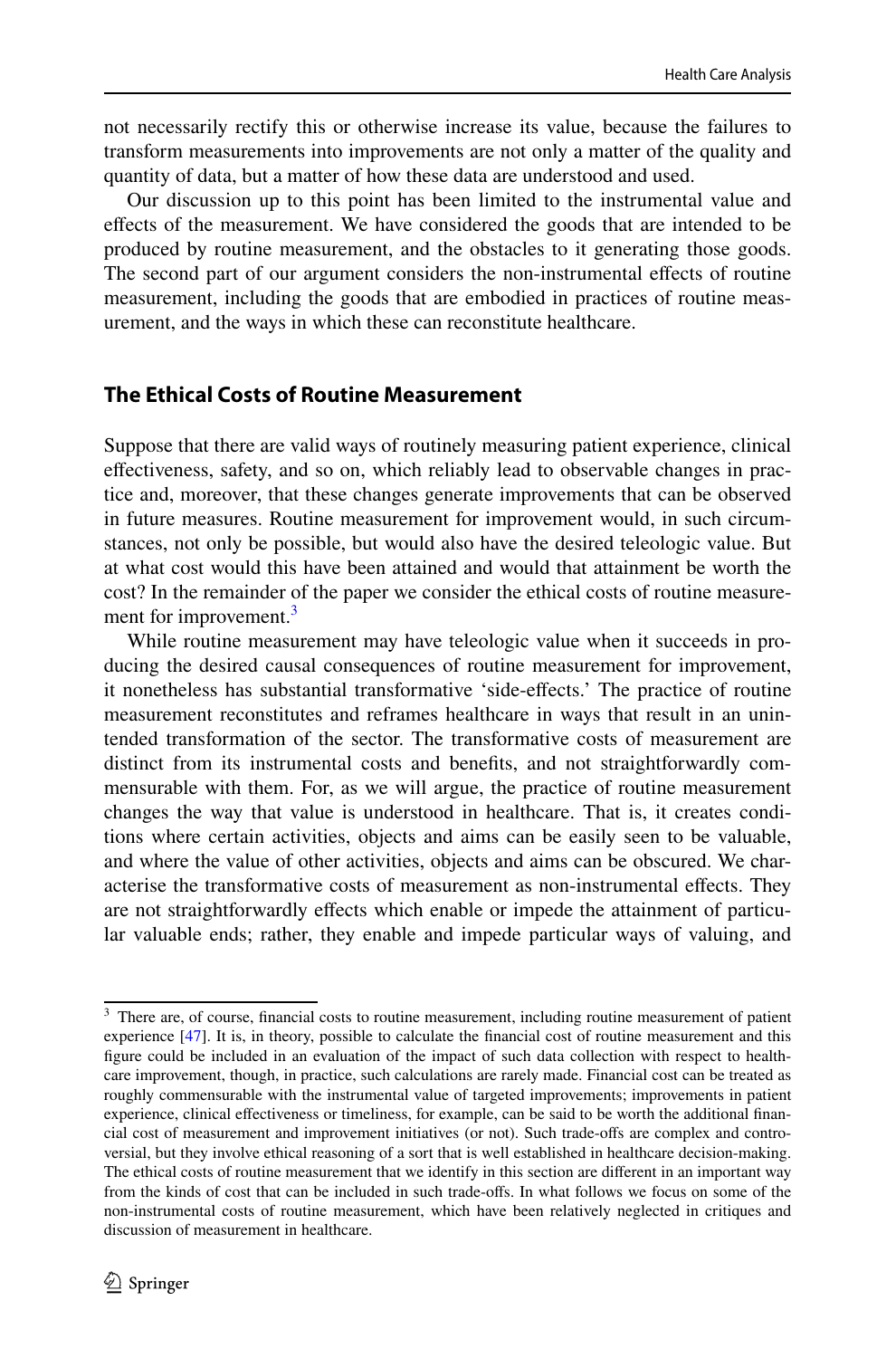particular ways of understanding what is of value and what is not. When we call these effects 'costs' we don't necessarily mean something wholly negative like 'downside' or 'disadvantage'. Rather, we intend to capture something about what might be lost when healthcare is measured in a routine and widespread way. Sometimes such losses may be justifable, but sometimes they will be unjustifably burdensome. Sometimes they may be reversible—it may be possible to regain the precluded goods and values by simply ceasing to practice routine measurement—but at other times this might be difficult, for example, if the practice engenders deep-seated changes in social and ethical norms, expectations and behaviours.

The transformative effects of routine measurement come about chiefly because routine measurement changes the *function* of the healthcare system. Implementing routine measurement for improvement makes measurement and improvement into central functions of the healthcare system, alongside, for example, the delivery of clinical and therapeutic care. Measurement is sometimes taken to be a wholly descriptive practice—a matter of looking at an object or practice and empirically estimating the magnitude of its properties and relations. The object of measurement exists, and has properties and relations with given magnitude and nature, separately from its measurement. In a healthcare improvement context, however, it is difficult to maintain such an understanding of measurement. While measurement is sometimes carried out by third parties that are external to the practice of healthcare, more often it is embedded in healthcare institutions and practices. Even when measurement for healthcare improvement takes the form of audit and inspection, third parties typically use data that have been collected within healthcare institutions, by healthcare practitioners. Sometimes the parts of institutions that perform this function are compartmentalised—a hospital may have an audit department, improvement officers, a director of quality. However, more often, and particularly in the case of routine measurement, measurement is built into the day-to-day work of all employees. So, in order to routinely measure its practices, the roles of healthcare professionals and the activities that healthcare comprises undergo fairly signifcant changes. The object of measurement—the healthcare system and its processes—becomes something which also, simultaneously, performs a measurement function.

Moreover, routine measurement for improvement does not just add measurement and improvement to a list of existing functions of healthcare, rather, it reframes the existing functions of healthcare. If the processes and outcomes of healthcare must be measured, in order to be improved, then those processes and outcomes themselves need to be understandable—and understood—in metrical terms. Patient safety provides a good example of this. It is widely taken to be a central function of healthcare that it avoids causing unintended or unexpected harm to patients. Succeeding in this means not just avoiding actual harm, but also avoiding putting patients at high risk of harm—healthcare which involves a lot of 'near misses' is not safe healthcare. Once routine measurement is added to the functions of healthcare, the nature of patient safety changes. For now the epistemic standards attached to harm and risk of harm—that is, the standards for determining when and how it is known that patients are being harmed and being put at risk—are determined by measurement practices. Patient safety also changes when improvement is seen as a function of healthcare. Recent developments in the feld of patient safety have moved away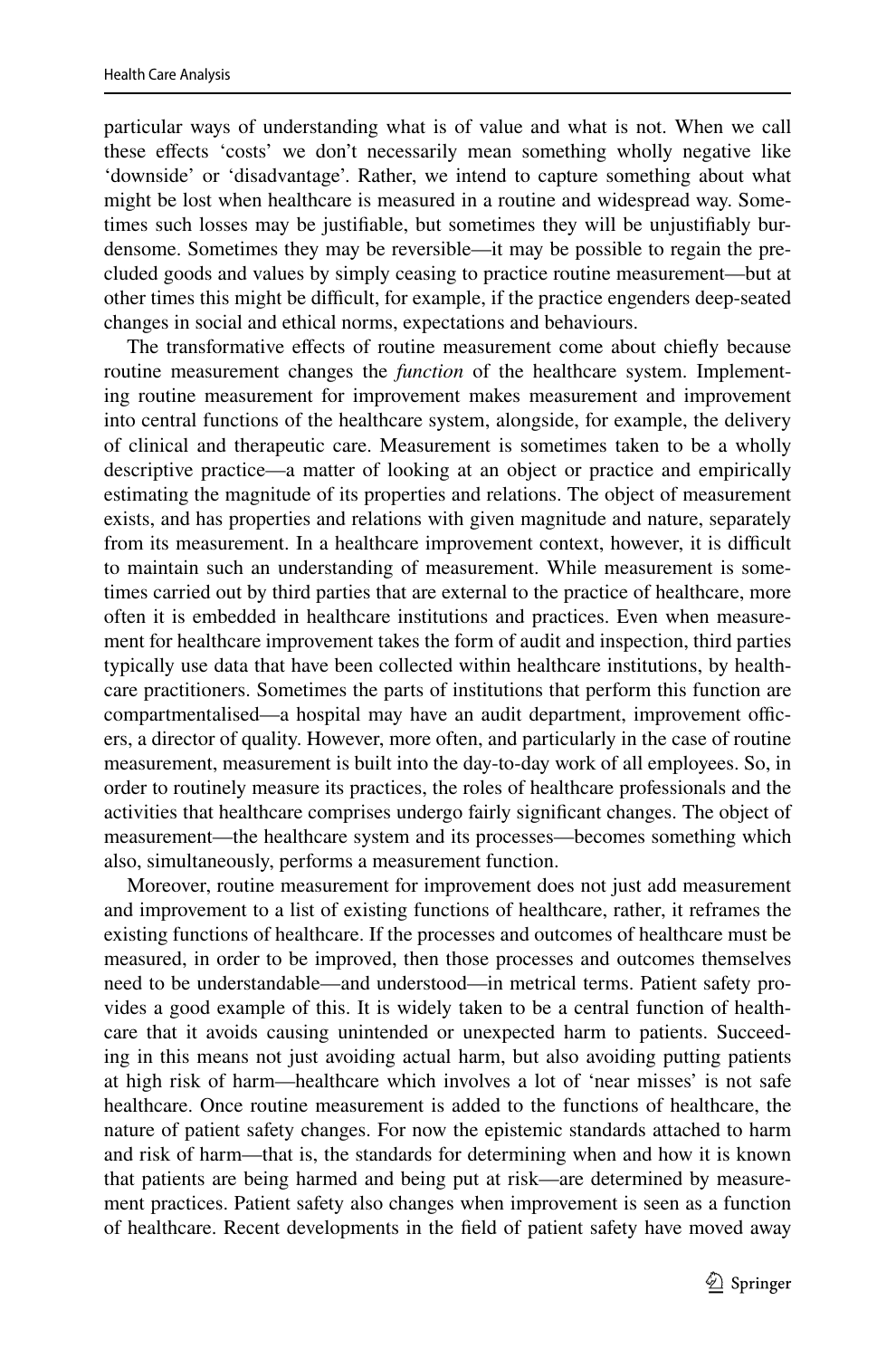from an emphasis on avoiding making mistakes, where safety is understood as the absence of accidents and incidents [[48\]](#page-19-1). Instead, safety is increasingly seen in terms of optimising system performance to ensure that things go right as often as possible—a much more aspirational model, which focuses on incremental improvement and harm reduction, rather than the avoidance of specifed harmful events.

In his work on audit, Powers argues that audit does not just passively measure what is going on in organisations, but actively constructs them in its image [[49\]](#page-19-2). That is, it encourages, and even requires, institutions to be auditable. We are suggesting that continuous measurement for improvement has the potential to do something similar. The prioritisation of routine measurement and improvement activities enables and encourages this redescription and redirection of core healthcare concepts and activities. And in this way, measurement and improvement become a central part of what it means to deliver healthcare, not something that is done in addition to delivering healthcare. We identify three changes efected by changing the function of the healthcare system in this way: frst, routine measurement changes the defnition of a 'good' *healthcare system*. Secondly, it changes defnition of 'good' *healthcare*. Finally, it changes the nature of accountability for healthcare decision-making.

#### <span id="page-9-0"></span>**Routine Measurement and the 'Good' Healthcare System**

The first transformative effect of routine measurement for improvement is that the existence of the practice changes what it is to be a 'good' healthcare system.

The function of a complex social object such as a healthcare system is normatively infected. That is, in expressing the function of the system we don't merely describe what the system does, but also say something about what it *ought* to do. This is because such objects don't just happen to exist, in comparison, perhaps, to geological objects or, more controversially, biological objects. Rather they are intentionally brought into existence, and designed and structured in order to bring about given ends and to fulfl particular purposes[.4](#page-9-1) The upshot of this is that expressing the function of such a system expresses something about what it would mean for that system to do well or badly with respect to those ends and purposes. When measurement and improvement become central parts of the function of a healthcare system, then, there is a change to what it means for it to be a 'good' healthcare system. That is, it is good not only insofar as it delivers healthcare, but also insofar as it measures and improves upon the delivery of healthcare.

This change in the meaning of what it is to be a 'good' healthcare system has notable ethical costs, which are most clearly seen when the aim of routine measurement is *continuous improvement*. When a framework of measurement for continuous improvement is introduced, the reframing of the function of the measurement system in terms of measurement and improvement is radical, because it tends to make healthcare functions into *maximising* functions. The goal of continuous

<span id="page-9-1"></span><sup>4</sup> The same appears to be true of less complex objects that are the result of intentional design—we don't want to say that the function of a kitchen knife is to injure people, even if that in fact describes how, on occasion, it is used.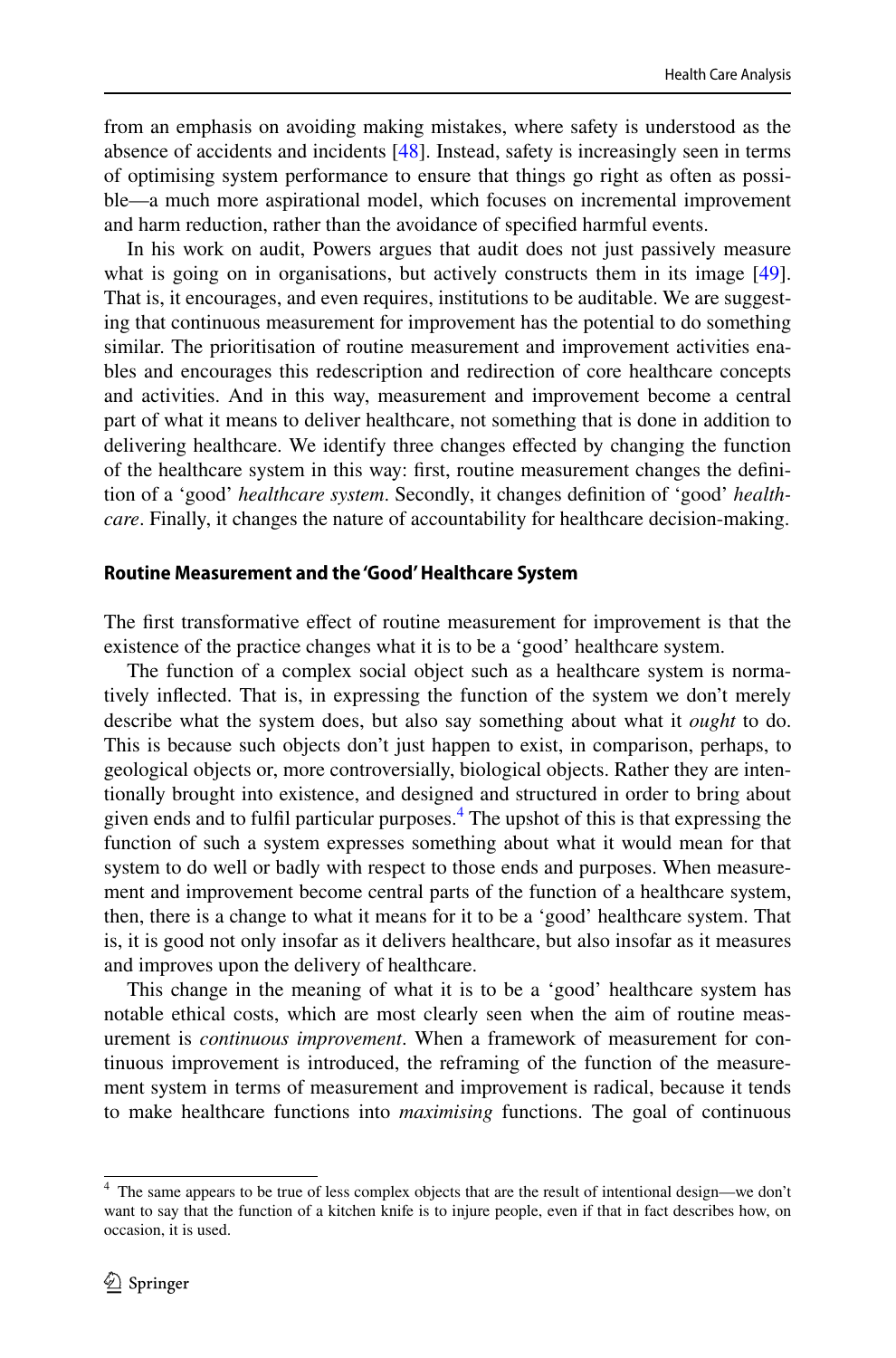improvement provides a perpetual reason to think that the healthcare system is not 'good enough,' and that there is always more that could, and should, be done. The function of the healthcare system therefore becomes not just to produce some defned set of goods, but to maximise those goods.

As a moral maximising function, continuous improvement rules out other kinds of moral reasoning as justifcation for healthcare system design and decision-making. One example of this is 'satisficing' or 'sufficiency' functions, which see the provision of 'good enough' healthcare to everyone as more morally signifcant than maximising health benefts. In theory, the continuous improvement framework treats every equally weighted improvement as having equal moral status. For example, there is no reason for thinking that improvements which bring one service up from poorly performing to average are any more signifcant than those which move another service from being good to excellent. Moreover, a commitment to continuous improvement need not involve a concern with equal distribution of healthcare services across a population. Conversely, if good healthcare is thought to be best justifed by a satisfcing principle, there will come a point, somewhere above a threshold level designating a basic minimum, where delivering further improvements becomes morally negligible. So, for example, once patients report good experiences of care, it might not be a moral priority to continue to routinely measure patient feedback and strive for marginal gains, especially where there are problems or holes elsewhere in the system. On a satisfcing account, measurement and improvement should be prioritised in some areas over others, not because such a strategy is likely to lead to the greatest possible improvements, but because it is likely to lead to improvements which help to provide at least 'good enough' universal health coverage.

Adding a satisfcing function to continuous improvement would thus undermine the 'continuous' nature of improvement`. Satisfcing and continuous improvement are incompatible frameworks for thinking about good healthcare provision. This indicates one cost of continuous improvement, at least when that idea is unqualifed or unspecifed—certain principles guiding healthcare system design, resource distribution and justifcation of decision-making are ruled out insofar as they are incompatible with a maximising approach. More broadly, the case of continuous improvement illustrates the tendency for improvement not only to become an extra health service function but to signifcantly reshape and reconstitute health system functions by embodying assumptions about what matters in core healthcare architectures.

#### **Routine Measurement and 'Good' Healthcare**

In addition to changing what it means for a *healthcare system* to be good, routine measurement for improvement also changes what it means for *healthcare* to be good. This is the second transformative effect of routine measurement for improvement.

The aim of improvement is, on its own, an insufficient guide to what is morally signifcant. Improvements will, plausibly, be judged on their extent—a larger improvement is, all things considered, better than a smaller one. But improvements may also be judged on their type: decreasing the number of avoidable deaths or the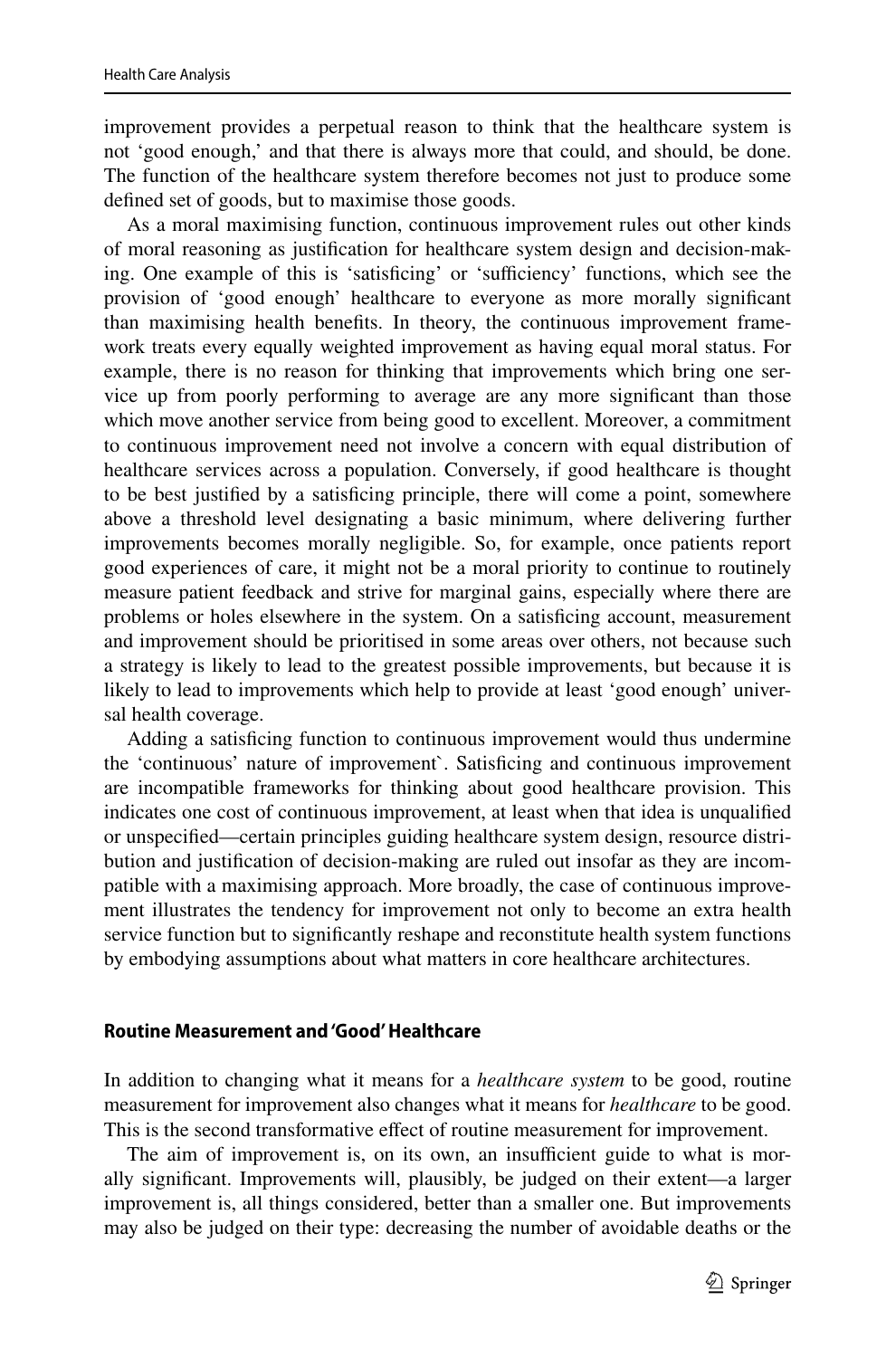infection rate may, for instance, be deemed more morally signifcant than improving patient reported experience of the built environment in healthcare institutions. However, there is nothing inherent in the aim of improvement which settles the relative signifcance of diferent types of improvement. So while building measurement for improvement into the function of a healthcare system determines something about what it would mean for it to be a 'good' healthcare system—that it should seek to improve its processes and outcomes via measurement—it does not specify the content of such improvement—what we should measure and which measurement outcomes should be treated as better and worse. Substantive content must be provided by further specifcation of goals, the comparative value of diferent goods and ends, and constraints on actions and decisions.

Despite lacking such substantive normative content, measurement for improvement does limit the meaning of 'good' healthcare to some extent. Namely, when measurement and improvement are part of the central function of a healthcare system, good healthcare is understood in terms of measurable and measured processes and outcomes. The quality of care, and improvements to it, is assessed by collecting and evaluating measurements of it. What is measured matters—at least with respect to improvement and delivering good healthcare—more than what is not, because it determines what can be counted as an improvement and what cannot [\[50](#page-19-3)]. But not everything can be measured. In part this is a matter of resource constraint there are an indefnite number of potential metrics, and it is not possible to capture all of them. Moreover, some things are more difficult to measure than others, either because there are not clearly agreed conventions around their measurement, or because measurement is particularly resource intensive—for example, it may be very time-consuming or the measuring tools very expensive. But there also seem to be some entities for which measurement can only capture a relatively small part of their extent or value [\[51](#page-19-4)]. A broad normative concept like 'patient experience' is perhaps this kind of entity. We can identify many plausible, even valid measures of patient experience, but they will not add together to exhaustively defne patient experience. This is because patient experience is complex, multifaceted and multiply-realisable: there are many possible ways of defning and understanding patient experience, and particular measures of patient experience don't straightforwardly reveal something defnitive about how patients feel about their care. Instead each one constitutes a diferent measurable construct of 'patient experience,' the employ-ment of which reveals something about that construct [[52\]](#page-19-5). Each measure might be ft for purpose in some contexts, but will not reveal all that there is to know about patient experience.

There are a number of concerns with judging performance and making decisions on the basis of measurable attributes alone. There is reason to worry that orienting healthcare practitioners' work towards measurement by defning improvement in terms of what is measured helps to equate this partial picture with good practice per se. A system that defnes good healthcare practice in terms of particular measured processes or outcomes cannot distinguish between practice that is in fact good, and practice that merely meets the required performance targets [\[51\]](#page-19-4). There are welldocumented problems of data fabrication, manipulation and 'gaming' in relation to performance management [[53,](#page-19-6) [54](#page-19-7)]. But, in addition, meeting performance targets can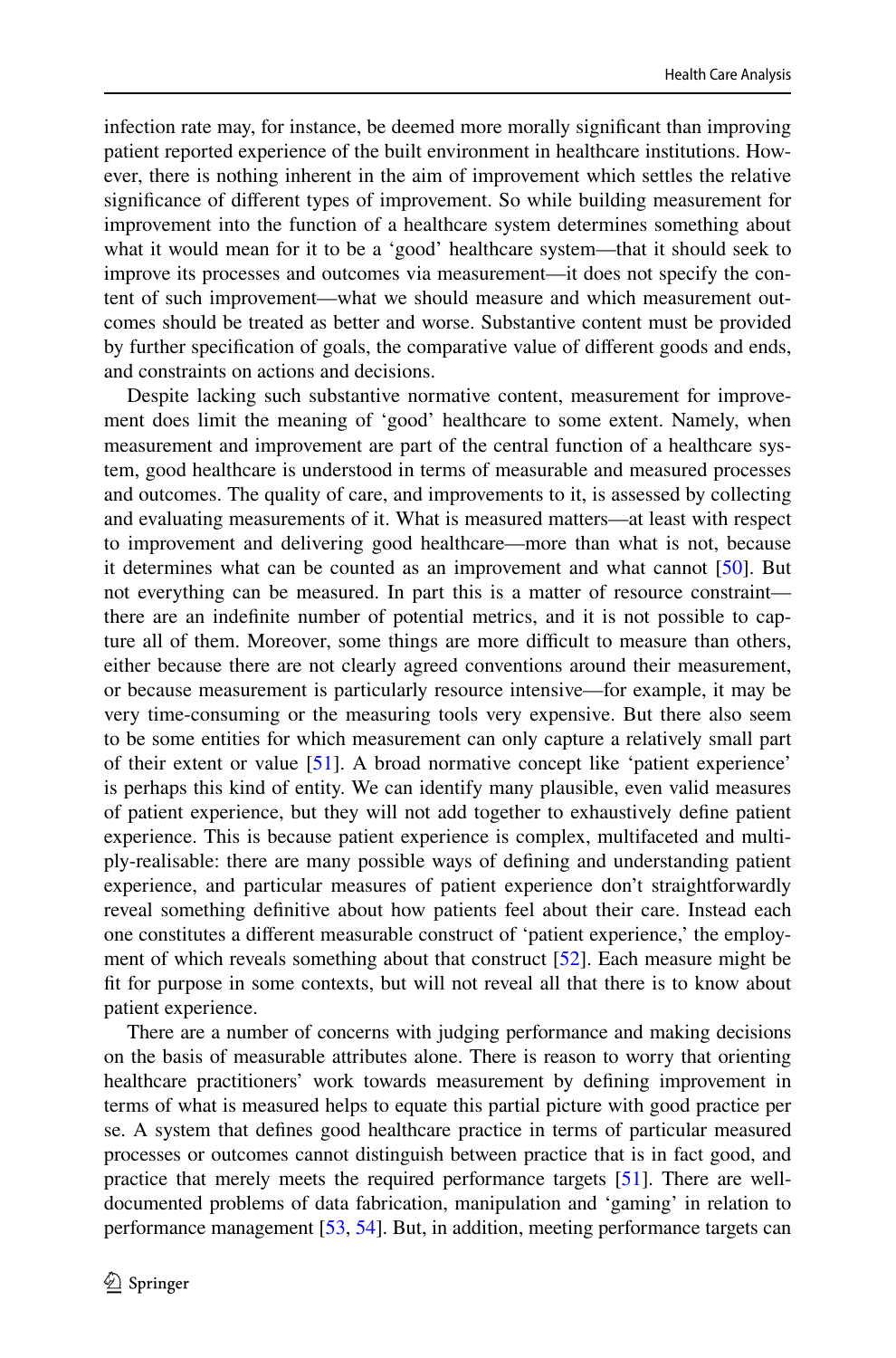belie a number of less fraudulent but nonetheless problematic scenarios, for example, "hitting the target and missing the point"  $[51]$  $[51]$ , where measurable targets are met, but practice is not in line with the goals or normative concepts which prompted the measure to be developed in the frst place. A target culture may discourage and erode the use of good clinical judgement (informed by caring and respectful discussion with the patient) about the inappropriateness of particular processes or outcome goals in particular cases. And performance can easily remain or become poor in areas where it is not measured or not measurable, representing a lack of managerial control in some parts of the organisation under the veneer of total control via measurement [\[52](#page-19-5)]. These problems emerge in part because measurement captures only a partial picture of good practice, especially where complex normative concepts are involved.

So, for example, if good patient experience is a necessary part of good healthcare, then good healthcare will be healthcare which patients experience as good. But this does not mean that improving patients' experience of healthcare necessarily improves healthcare: the fact that healthcare is experienced as good does not mean that it is good healthcare.<sup>5</sup> There are ways of improving patients' experiences of healthcare which do not in fact refect good healthcare. If the measures of patient experience are taken to be the only means of assessing patient experience of healthcare, then improving patient experience healthcare will involve improvement along these measured attributes. But focussing on improving measures of patient experience may focus on the wrong thing, if not all healthcare that is experienced as good according to measures *is* in fact good in all important respects. In general, if measures are indicators or signs of good practice rather than identical with good practice, then improving the indicators need not entail improved practice.

Measurement for improvement, then, changes what it means for healthcare to be good by reconceptualising 'good' in metrical terms. This can preclude objects and ends that are less easily measured from being recognised as valuable, and systematically prioritise measured goods.

#### **Routine Measurement and Accountability**

The third transformative efect of routine measurement is that it changes the nature of accountability for healthcare decision-making.

Measurement is often seen as necessary for accountability [[55–](#page-19-8)[57\]](#page-19-9). To be accountable is to be responsible for something and, moreover, to be expected to

This is experienced as good healthcare.

Therefore, this is good healthcare.<br>The this is a cat then this is a mammal. If this is a cat, then this is a mammal.

> This is a mammal. Therefore, this is a cat.

<span id="page-12-0"></span><sup>&</sup>lt;sup>5</sup> Our argument here identifies an example of the logical fallacy 'affirming the consequent.' Compare the following two (invalid) syllogisms:

If this is good healthcare, then this will be experienced as good healthcare.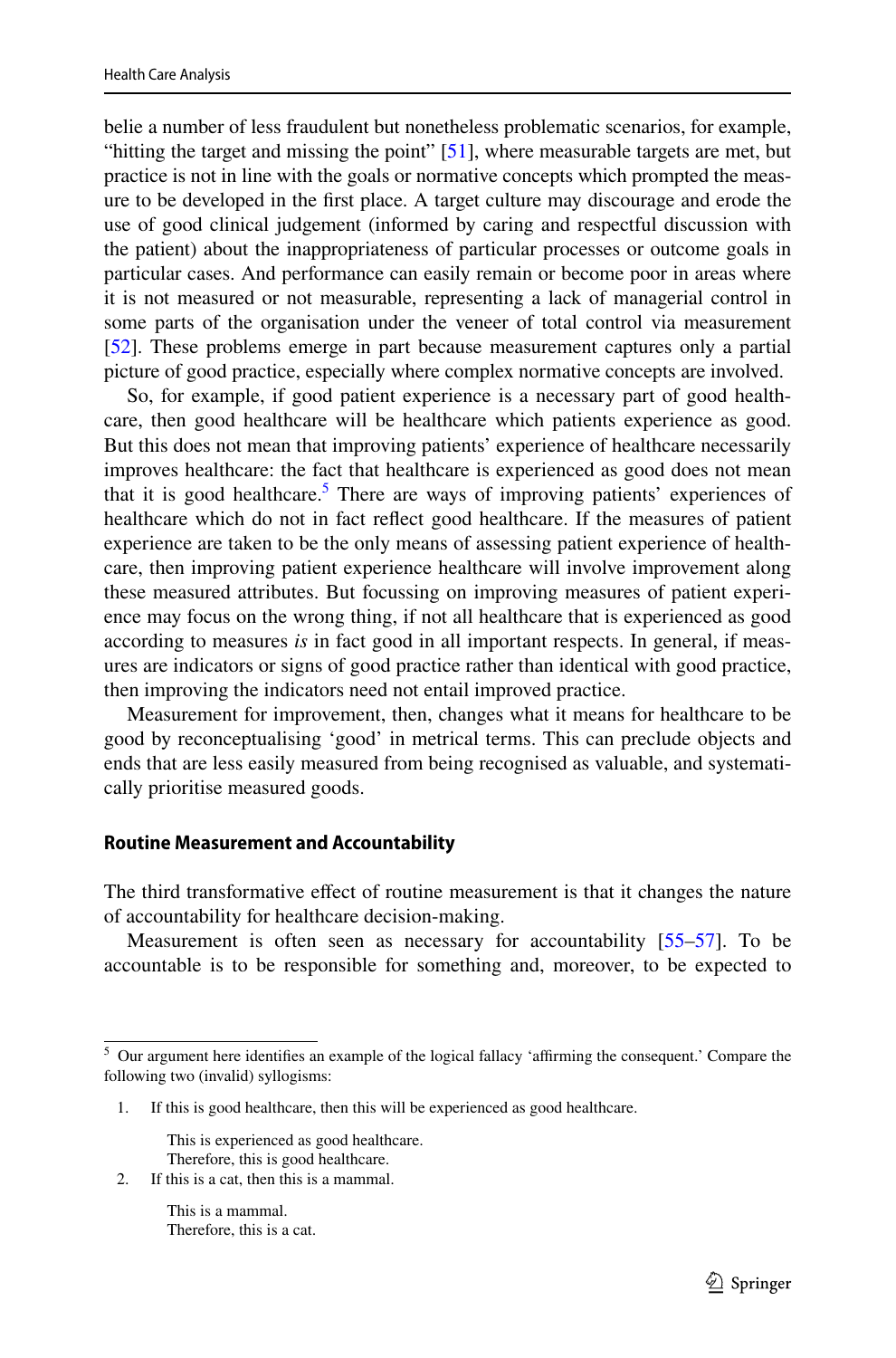provide a reason or justifcation for it—explaining why it is valuable or necessary, for instance. Measurement is taken to play an important role in explaining and justifying actions. Measuring aspects of inputs, processes and outcomes can provide evidence of the value of actions and interventions, as well as the value of organisations. Measurement can help third parties to understand the grounds for particular decisions. It is down to the features of measurement discussed above in Sect. [2,](#page-1-0) such as its systematicity and comparability, that measurement plays this role in accountability. Measurements, in theory, provide evidence that is less partial than the opinions and judgements of individuals, and which can be compared across diferent institutions, individuals and across time.

This move towards a measurement-centred conception of accountability changes aspects of relationships in healthcare. Concerns in this area are sometimes summarised as about a deterioration of trust between the public and healthcare institutions. Whilst we do not accept all the framings of such concerns about trust, we do think certain uses of routine measurement have the potential to corrode relationships and trust. Grounding accountability in measurement might be thought to lead to a deterioration in trust between the public and healthcare institutions, or between particular patients and healthcare staff. In a classic essay, Tsoukas argues that: "the more information on the inner workings of an expert system observers seek to have, the less they will be inclined to trust its practitioners; the less practitioners are trusted, the less likely it is for the benefts of specialized expertise to be realized" [[58\]](#page-19-10). In other words, accountability that is grounded in measurement seems to be based on *mistrust*—measurable evidence of actions and their consequences are deemed acceptable justifcation, whereas personal judgements and assurances from hospital staf, are not. If patients are encouraged to carefully examine the performance of their doctors and nurses before agreeing to consultation or treatment, this suggests a lack of trust, both in the individuals involved, but also in the education and training system of which they are a product. However, there are limits to the extent to which measurement should be thought to undermine trust. Trust, on the whole, *is* subject to evidence. To trust a person or institution without any evidence for their trustworthiness, or to trust them despite evidence that they are not trustworthy, is likely a foolhardy strategy. And certain forms of checking and monitoring are compatible with, and even necessary for, trust [\[59](#page-19-11), [60\]](#page-19-12). Perhaps the evidence provided by routine measurement for performance management and improvement is just the kind of evidence that is necessary for patients to trust clinical staf and institutions. If so, the fact that routine measurement is used as evidence for assessments of accountability need not in itself suggest a deterioration in trust. On the other hand, continuous checking and accounting may be incompatible with trust, which does seem to require granting *some* discretion to the person who is trusted [[61\]](#page-19-13). So there may be certain uses of routine measurement for improvement which do lead to or represent a deterioration in trust.

Regardless, treating measurement as necessary for accountability does shape the way in which healthcare can be valued. As discussed above, measurement generates a partial picture of practice. It picks out certain things as markers of good and bad care, and—by omission— treats other things as less relevant. Taking measurement to be necessary for accountability, and a primary means of assuring accountability,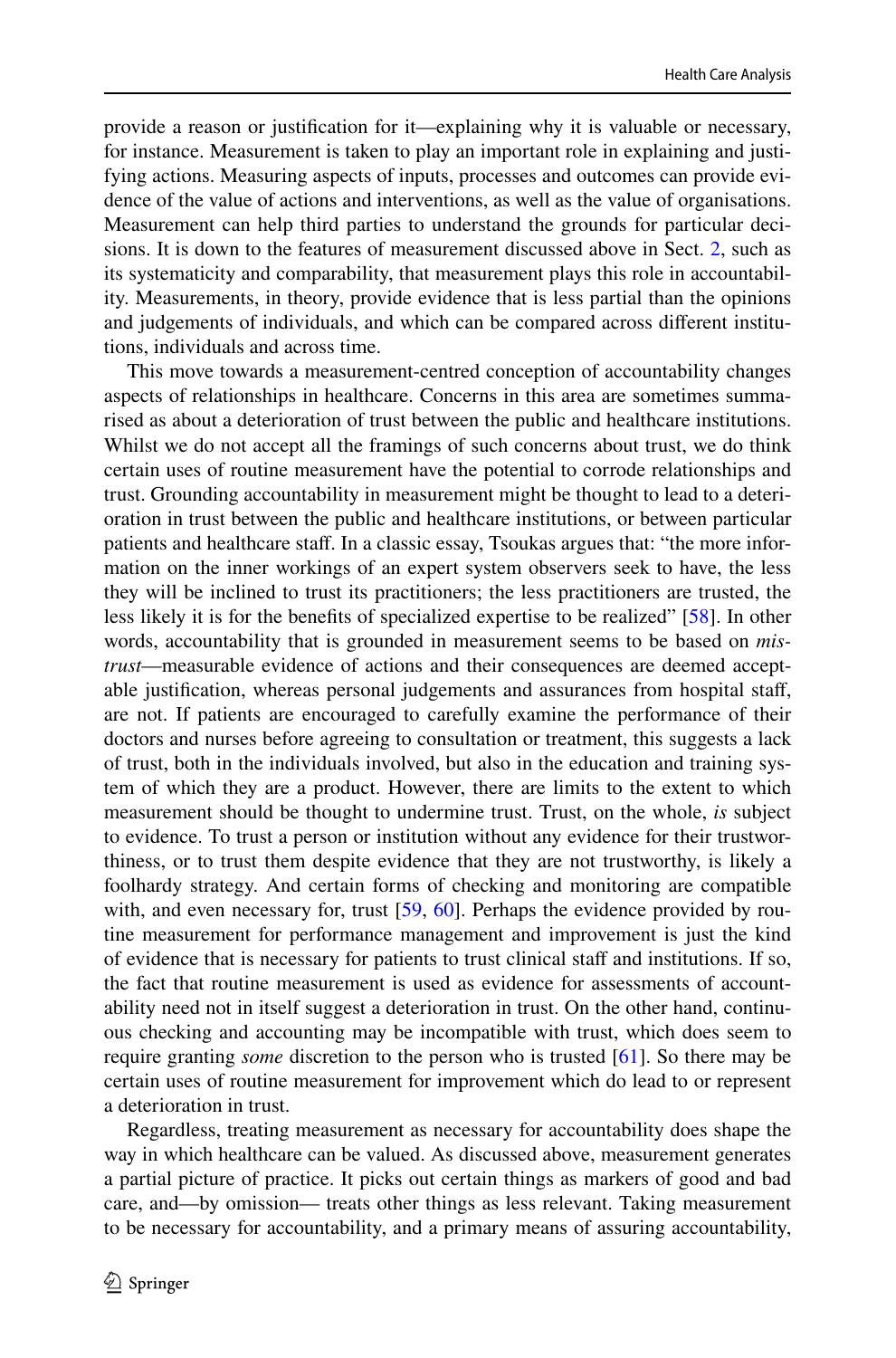fxes those things that are markers of good and bad care—that is, the things that are measured—and the kind of reasoning and justifcation that can be accepted as part of assurance and assessment of accountability—justifcation that refers to changes in measurement outcomes. Those processes and outcomes that are less easily measured will be less likely to be judged to be valuable. This is likely to impact some healthcare sectors and practices more than others, particularly those with more 'soft' and 'indirect' outcomes, such as social care, mental health and public health.<sup>6</sup>

The measurement of patient experience again provides a good example of the way in which the role of measurement in accountability shapes what can be counted as good healthcare. The questions in surveys of patient experience send clear signals about what the survey designers and distributors think patients should expect to receive from healthcare staf. Patients are questioned about particular attributes of their healthcare experiences regardless of how important these are to them. The best measures will be validated to ensure that they in fact measure what they purport to measure. But, as noted above, this cannot ensure that they capture all things that impact on patient experience. Assessment of care as good, with respect to patient experience, depends on patients answering these questions positively, or giving high scores. So doctors perform well, with respect to patient experience, if they can be shown to successfully deliver on this set of measurable ends—spending a specifed amount of time with each patient, for example, ofering an appointment within a set time, or not leaving patients waiting a long time for treatment. Without evidence from patient experience measures, it can be difficult to prove that something matters to patients or contributes to good or poor experiences of clinical care, if measures are taken to be central to understanding how the system operates. So those characteristics of care that are captured in patient experience surveys become the public face of patient centredness and patient experience, and the characteristics on the basis of which an institution or individual can be praised or criticised.

Building measurement into accountability shapes and limits the kinds of justifcation that can be given for healthcare decisions and practices. This is liable to determine the kinds of practices that are deemed acceptable or successful, favouring practices that maximise particular kinds of health beneft for populations, and which are amenable to routine measurement, even when such practices may be inappropriate or less good for some people. Such changes in the terms in which justifcation can be provided might also be taken to limit the scope for trust in the healthcare system. While trust in healthcare providers could be more readily justifed with respect to the standards of what's measured—because appropriate evidence for trusting attitudes can be provided in these areas—this is not the case with respect to non-measurable aspects of healthcare.

<span id="page-14-0"></span><sup>&</sup>lt;sup>6</sup> Indeed, these are the areas where funding has been cut for health services in the UK over the past decade [[62–](#page-19-14)[65\]](#page-19-15).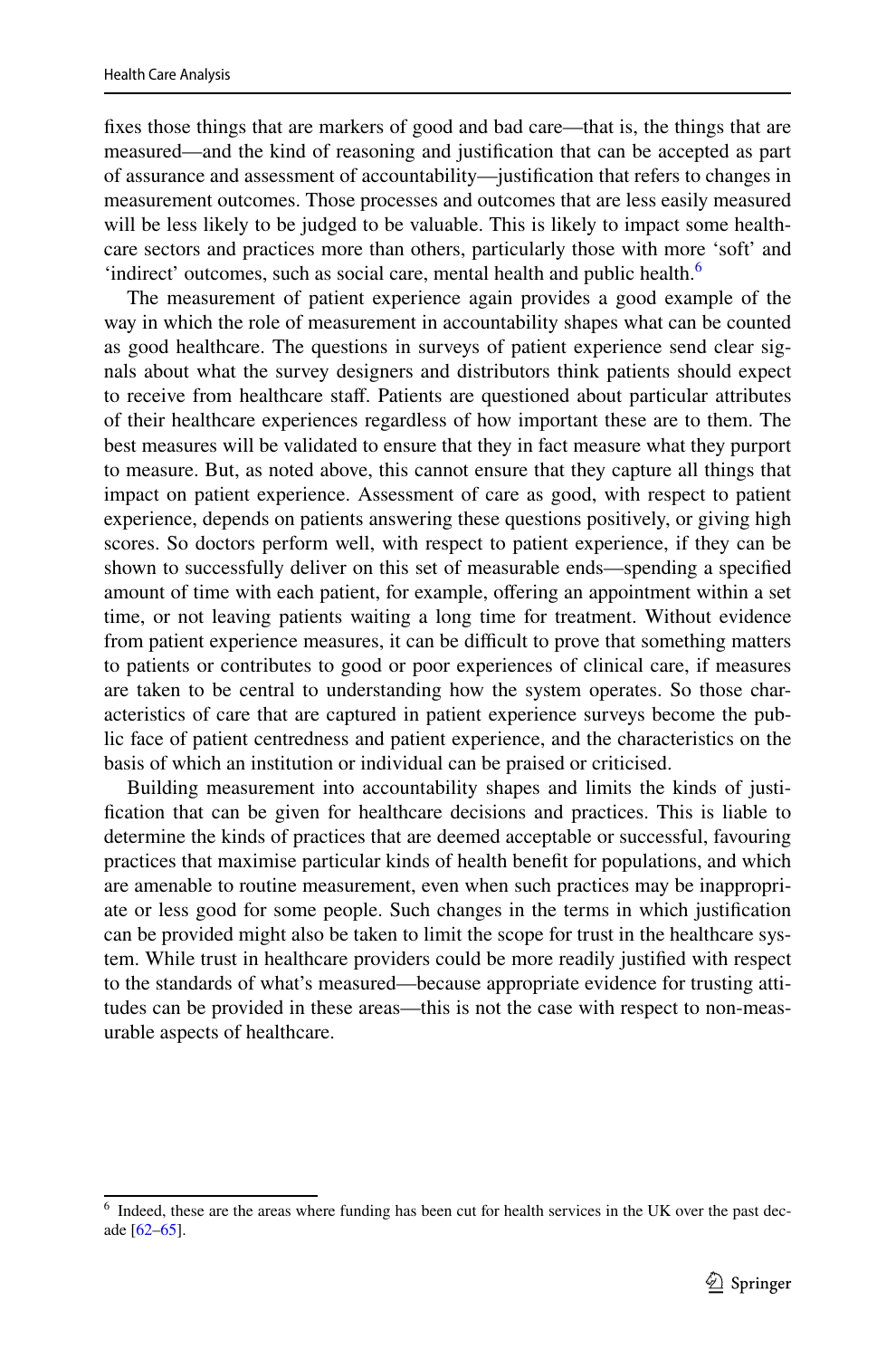## **Routine Measurement: is it Worth it?**

We have argued that routine measurement for healthcare improvement changes the healthcare system in ethically signifcant ways. It changes the function of the system, and because of this it changes what it is to be a good *healthcare system*, what it is to be good *healthcare*, and how providers and staff can be held to account for the quality of services. But do the professed benefts of routine measurement and improvement make up for the things of value which they preclude?

Although this question is rarely posed so explicitly, in practice there seems to be a widespread presumption of a positive answer to it. However, it is a difficult question to answer because there is no single overarching framework available by which to compare a healthcare system transformed by routine measurement for improvement with one not so transformed. The conception of 'good healthcare' as constructed by routine measurement is inextricable from the value of measurement and data collection. There may be no shared understanding of what is good in healthcare by which to compare the goods of routine measurement with the goods that are precluded by it. In this sense the losses engendered by a move to routine measurement might be 'tragic' in the sense elucidated by MacIntyre [\[66\]](#page-19-16), that is, it is possible that they cannot be fully, or perhaps even partially, compensated for by the goods which seek to replace them. Furthermore, once a new measurement-constrained value framework becomes embedded and normalised, it may become increasingly difficult even to recognise the good in displaced frameworks. Embedding routine measurement and continuous improvement in the healthcare system has the potential to change the ethical landscape of healthcare, by shaping and limiting what kind of activities, objects and ends are seen as valuable, and the ways that they can be valued.

Despite ofering a sceptical discussion of routine measurement for improvement, and more specifcally some of the limitations of the idea of continuous improvement, we do recognise the value and social power of the 'measure and improve' approach to healthcare, particularly with respect to very poor practice. Furthermore, routine measurement, and the conception of improvement it produces, is unlikely to go away any time soon. However, the arguments we have rehearsed here indicate the need to refect on *how* routine measurement is taken forward.

Overall we argue that the further spread of routine measurement needs to be accompanied by a degree of routine scepticism and that this may entail adjustments both to the pace at which it is implemented, the kinds of areas where it is applied and the ways it is used. The practice of routine measurement for improvement is a choice and not an inevitability. The notion of continuous improvement in particular is just one way of conceptualising the function, role and trajectory of a healthcare system. Furthermore, routine measurement for improvement is a *normative* choice; a choice that reflects and establishes a particular conception of the good—and in the case of continuous improvement specifcally represents a maximising framework for thinking about the good in healthcare. Such a normative framework may be more appropriate for some parts of the healthcare system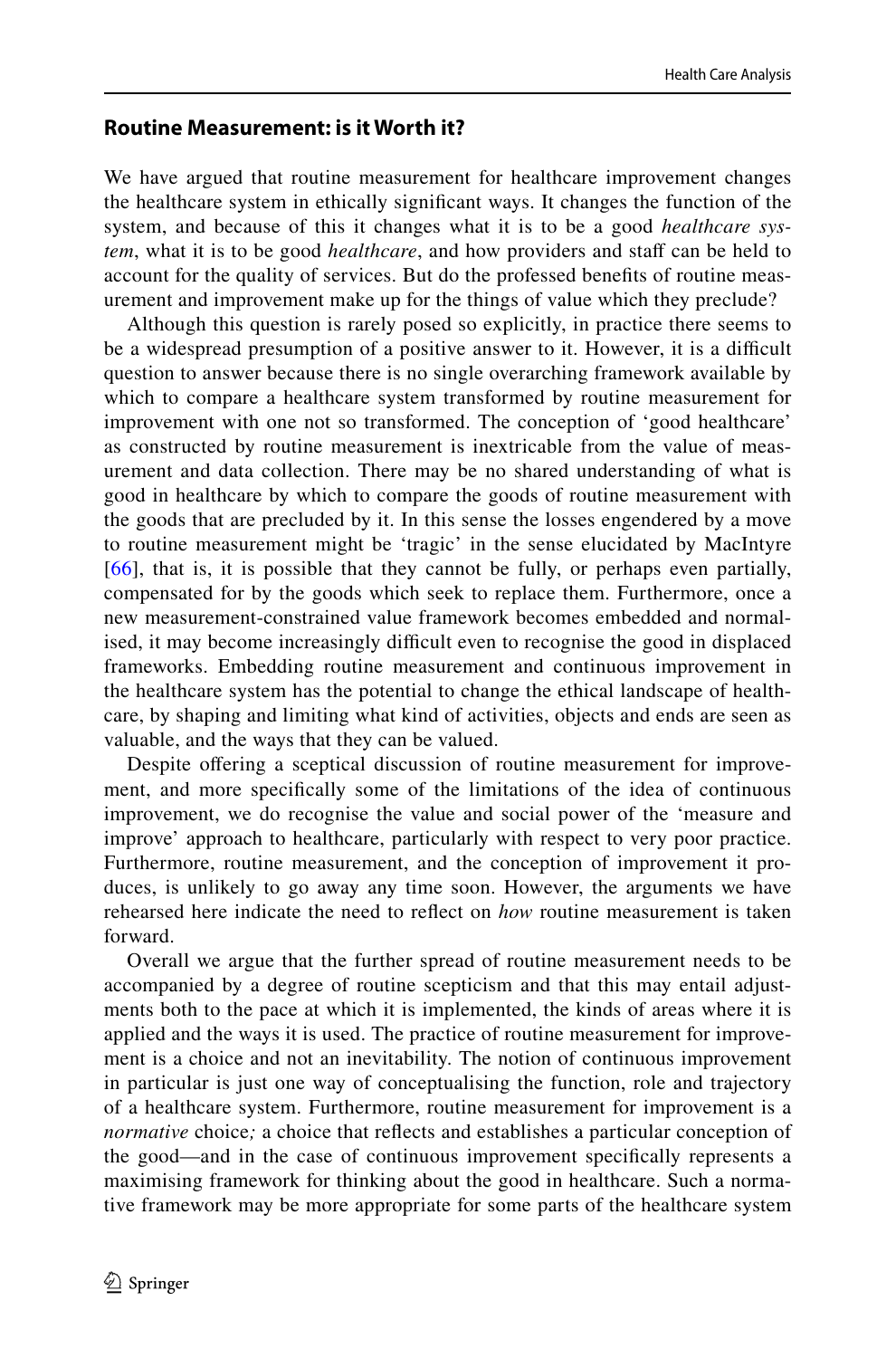than others, for example, there may sometimes be reason to prioritise other values over continuous improvement. It is a choice which precludes, but does not necessarily offset, other values and conceptions of the good in healthcare. A continuous improvement framework may not, for instance, be appropriate where there are areas of healthcare delivery that are clearly below a reasonable minimum—a satisfcing approach might make better sense of improvement priorities. Moreover, routine measurement should be understood as one source of information about how good or bad healthcare services are, but not exhaustive, nor able to supplant non-routine means of coming to understand healthcare processes, such as inspections, ethnographies and the experiences of healthcare practitioners. Publication of data about healthcare organisations, and rankings of organisations, should proceed with caution, and not with a 'more is better' attitude.

In the frst part of our argument we suggested that, and showed how, the measurement of patient experience fails to deliver on its promise. We do not wish to overgeneralise from this one cluster of examples, but these fndings support evidence that routine measurement for improvement is often inefective on its own terms in other areas of healthcare; that is, it may not transform healthcare in intended ways. In the second part of our argument we have added in more fundamental concerns about the very signifcant unintended transformations that may come about as a result of routine measurement for improvement. The potential transformations in healthcare's functions, professional roles and forms of accountability are both practically and morally substantial. We recognise that dominant structures and expectations within healthcare systems mean that individual actors may often have comparatively little elbow room in this regard and, of course, that—even if, and after, the implications of scepticism about measurement are accepted—routine measurement for improvement has a valuable contribution to make in many areas. Nonetheless, the use of routine measurement in healthcare does not represent an unequivocal good. We suggest that there are therefore good reasons for individual actors who are planning specifc health services with improvement in mind to be cautious both about the emphasis they give to embedding routine measurement in their plans, and the ways in which they apply and interpret such measurement.

**Acknowledgements** This work was supported by the Wellcome Trust (209811).

**Open Access** This article is licensed under a Creative Commons Attribution 4.0 International License, which permits use, sharing, adaptation, distribution and reproduction in any medium or format, as long as you give appropriate credit to the original author(s) and the source, provide a link to the Creative Commons licence, and indicate if changes were made. The images or other third party material in this article are included in the article's Creative Commons licence, unless indicated otherwise in a credit line to the material. If material is not included in the article's Creative Commons licence and your intended use is not permitted by statutory regulation or exceeds the permitted use, you will need to obtain permission directly from the copyright holder. To view a copy of this licence, visit [http://creativecommons.org/licen](http://creativecommons.org/licenses/by/4.0/) [ses/by/4.0/](http://creativecommons.org/licenses/by/4.0/).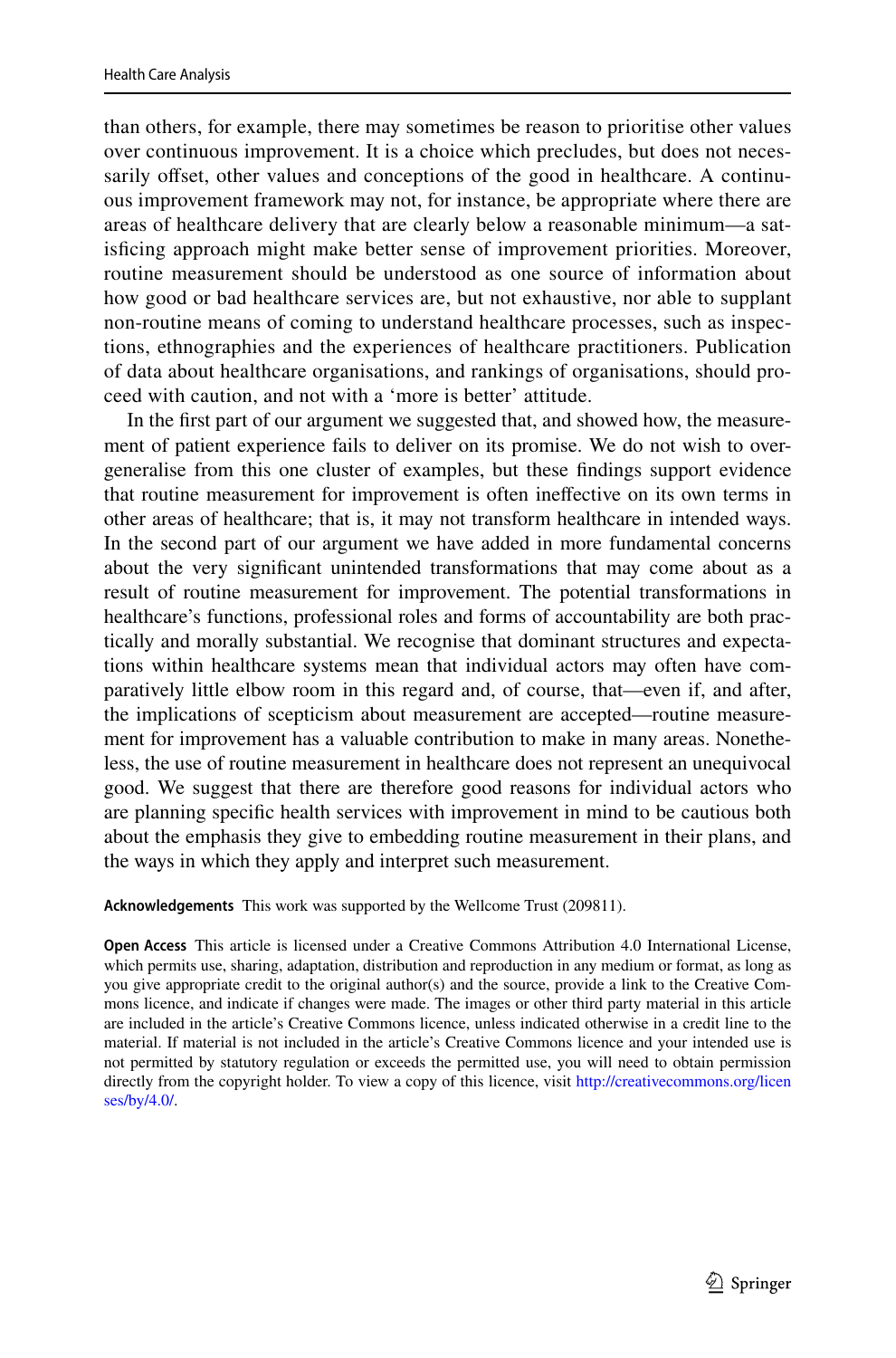# **References**

- <span id="page-17-0"></span>1. Darzi A. (2008). *High quality care for all: NHS Next Stage Review fnal report*. London, UK: UK Department of Health.
- <span id="page-17-1"></span>2. Berwick, D. M. (1989). Continuous improvement as an ideal in health care. *New England Journal of Medicine, 230*(1), 53–56.
- <span id="page-17-2"></span>3. Institute for Healthcare Improvement (2019). Science of Improvement. Webpage. [http://www.ihi.](http://www.ihi.org/about/Pages/ScienceofImprovement.aspx) [org/about/Pages/ScienceofImprovement.aspx](http://www.ihi.org/about/Pages/ScienceofImprovement.aspx). Accessed 3 Sep 2019.
- <span id="page-17-3"></span>4. Clarke, J., Davidge, M., & James, L. (2009). *The how-to guide for measurement for improvement*. London, UK: Patient Safety First.
- <span id="page-17-4"></span>5. NHS Improving Quality. (2014). *First steps towards quality improvement: A simple guide to improving services*. London, UK: NHS England.
- <span id="page-17-6"></span>6. Korsgaard, K. (1983). Two Distinctions in Goodness. *The Philosophical Review, 92,* 169–195.
- <span id="page-17-5"></span>7. Donabedian, A. (1978). The quality of medical care. *Science, 200*(4344), 856–864.
- <span id="page-17-7"></span>8. Raftery, J. (2013). Value based pricing: can it work? *BMJ, 347,* f5941.
- <span id="page-17-8"></span>9. Dixon, J. (2004). Payment by results—new fnancial fows in the NHS. *BMJ, 328,* 969.
- <span id="page-17-9"></span>10. Department of Health and Human Services. (2011). *Quality improvement*. Washington, DC: US Health Resources and Services Administration.
- <span id="page-17-10"></span>11. NHS. (2015). *The NHS constitution*. London, UK: Department of Health.
- <span id="page-17-11"></span>12. Pringle, M., Wilson, T., & Grol, R. (2002). Measuring "goodness" in individuals and healthcare systems. *BMJ, 325*(7366), 704–707.
- <span id="page-17-12"></span>13. Dixon-Woods, M., & Martin, G. P. (2016). Does quality improvement improve quality? *Future Hospital Journal, 3*(3), 191–194.
- <span id="page-17-13"></span>14. Anthony, T., Murray, B. W., Sum-Ping, J. T., Lenkovsky, F., Vornik, V. D., Parker, B. J., et al. (2011). Evaluating an evidence-based bundle for preventing surgical site infection: a randomized trial. *Archives of Surgery, 146*(3), 263–269.
- 15. Benning, A., Ghaleb, M., Suokas, A., Dixon-Woods, M., Dawson, J., Barber, N., et al. (2011). Large scale organisational intervention to improve patient safety in four UK hospitals: Mixed method evaluation. *BMJ, 342,* d195.
- 16. Benning, A., Dixon-Woods, M., Nwulu, U., Ghaleb, M., Dawson, J., Barber, N., et al. (2011). Multiple component patient safety intervention in English hospitals: Controlled evaluation of second phase. *BMJ, 342,* d199.
- 17. Coory, M., White, V. M., Johnson, K. S., Hill, D. J., Jeford, M., Harrison, S., et al. (2013). Systematic review of quality improvement interventions directed at cancer specialists. *Journal of Clinical Oncology, 31*(12), 1583–1591.
- 18. Morello, R. T., Lowthian, J. A., Barker, A. L., McGinnes, R., Dunt, D., & Brand, C. (2013). Strategies for improving patient safety culture in hospitals: A systematic review. *BMJ Quality & Safety, 22*(1), 11–18.
- 19. Nadeem, E., Olin, S. S., Hill, L. C., Hoagwood, K. E., & Horrowitz, S. M. C. (2013). Understanding the components of quality improvement collaboratives: A systematic literature review. *The Milbank Quarterly, 91*(2), 354–394.
- 20. Urbach, D. R., Govindarajan, A., Saskin, R., Wilton, A. S., & Baxter, N. N. (2014). Introduction of surgical safety checklists in Ontario Canada. *New England Journal of Medicine, 370*(11), 1029–1038.
- 21. Etzioni, D. A., Wasif, N., Dueck, A. C., Cima, R. R., Hohmann, S. F., Naessens, J. M., et al. (2015). Association of hospital participation in a surgical outcomes monitoring program with inpatient complications and mortality. *JAMA, 313*(5), 505–511.
- 22. Mason, S. E., Nicolay, C. R., & Darzi, A. (2015). The use of Lean and six sigma methodologies in surgery: A systematic review. *The Surgeon, 13*(2), 91–100.
- 23. Barker, A. L., Morello, R. T., Wolfe, R., Brand, C. A., Haines, T. P., Hill, K. D., et al. (2016). 6-PACK programme to decrease fall injuries in acute hospitals: Cluster randomised controlled trial. *BMJ, 352,* h6781.
- 24. Zegers, M., Hesselink, G., Geense, W., Vincent, C., & Wollersheim, H. (2016). Evidence-based interventions to reduce adverse events in hospitals: A systematic review of systematic reviews. *British Medical Journal Open, 6*(9), e012555.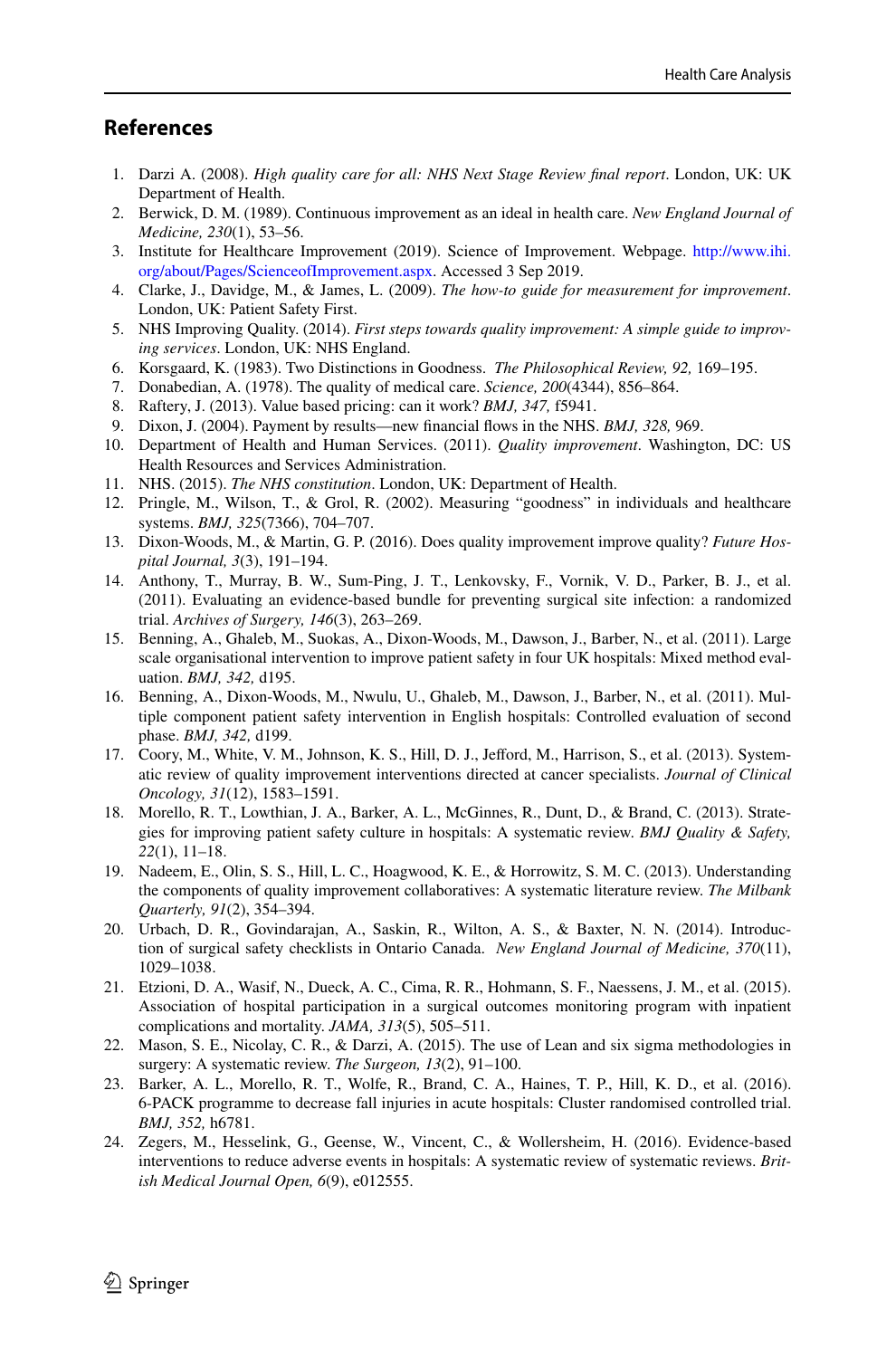- <span id="page-18-0"></span>25. Zhong, W., Feinstein, J. A., Patel, N. S., Dai, D., & Feudtner, C. (2016). Tall man lettering and potential prescription errors: a time series analysis of 42 children's hospitals in the USA over 9 years. *BMJ Quality & Safety, 25*(4), 233–240.
- <span id="page-18-1"></span>26. Balik, B., Conway, J., Zipperer, L., & Watson, J. (2011). *Achieving an Exceptional patient and family experience of inpatient hospital care. IHI innovation series white paper*. Cambridge, MA: Institute for Healthcare Improvement.
- <span id="page-18-2"></span>27. Coulter, A., Locock, L., Ziebland, S., & Calabrese, J. (2014). Collecting data on patient experience is not enough: They must be used to improve care. *BMJ, 348,* g2225.
- <span id="page-18-3"></span>28. Centers for Medicare & Medicaid Services (2019). Consumer Assessment of Healthcare Providers & Systems (CAHPS). Webpage. [https://www.cms.gov/Research-Statistics-Data-and-Systems/Resea](https://www.cms.gov/Research-Statistics-Data-and-Systems/Research/CAHPS/) [rch/CAHPS/](https://www.cms.gov/Research-Statistics-Data-and-Systems/Research/CAHPS/). Accessed 3 Sep 2019.
- <span id="page-18-4"></span>29. NHS Digital (2018). Social care user surveys. Webpage. [https://digital.nhs.uk/data-and-information/](https://digital.nhs.uk/data-and-information/data-collections-and-data-sets/data-collections/social-care-user-surveys) [data-collections-and-data-sets/data-collections/social-care-user-surveys](https://digital.nhs.uk/data-and-information/data-collections-and-data-sets/data-collections/social-care-user-surveys). Accessed 3 Sep 2019.
- 30. NHS Digital (2019). Friends and family test (FFT) data collection. Webpage. [https://digital.nhs.](https://digital.nhs.uk/data-and-information/data-collections-and-data-sets/data-collections/friends-and-family-test-fft-data-collection) [uk/data-and-information/data-collections-and-data-sets/data-collections/friends-and-family-test-ft](https://digital.nhs.uk/data-and-information/data-collections-and-data-sets/data-collections/friends-and-family-test-fft-data-collection)[data-collection.](https://digital.nhs.uk/data-and-information/data-collections-and-data-sets/data-collections/friends-and-family-test-fft-data-collection) Accessed 3 Sep 2019.
- 31. NHS Surveys (2019). Current surveys. Webpage. [https://www.nhssurveys.org/surveys.](https://www.nhssurveys.org/surveys) Accessed 3 Sep 2019.
- <span id="page-18-5"></span>32. GP Patient Survey. About the survey. Webpage. <https://www.gp-patient.co.uk/about>. Accessed 3 September 2019.
- <span id="page-18-6"></span>33. de Silva, D. (2013). *Measuring patient experience*. Evidence Scan No. 18. London, UK: The Health Foundation.
- <span id="page-18-7"></span>34. Ahmed, F., Burt, J., & Roland, M. (2014). Measuring patient experience: Concepts and methods. *The Patient, 7*(3), 235–241.
- <span id="page-18-8"></span>35. Baldie, D. J., Guthrie, B., Entwistle, V., & Kroll, T. (2017). Exploring the impact and use of patients' feedback about their care experiences in general practice settings—a realist synthesis. *Family Practice, 35*(1), 13–21.
- <span id="page-18-9"></span>36. Asprey, A., Campbell, J. L., Newbould, J., Cohn, S., Carter, M., Davey, A., & Roland, M. (2013). Challenges to the credibility of patient feedback in primary healthcare settings: a qualitative study. *British Journal of General Practice, 63*(608), e200–e208.
- <span id="page-18-15"></span>37. Barr J.K., Giannotti T.E., Sofaer S., Duquette C.E., Waters W.J., Petrillo, M.K. (2006). Using public reports of patient satisfaction for hospital quality improvement. *Health Services Research*, 41(3p1), 663–682.
- <span id="page-18-13"></span>38. Boiko, O., Campbell, J. L., Elmore, N., Davey, A. F., Roland, M., & Burt, J. (2015). The role of patient experience surveys in quality assurance and improvement: A focus group study in English general practice. *Health Expectations, 18*(6), 1982–1994.
- <span id="page-18-11"></span>39. Edwards, A., Evans, R., White, P., & Elwyn, G. (2011). Experiencing patient-experience surveys: A qualitative study of the accounts of GPs. *British Journal of General Practice, 61*(585), e157–e166.
- 40. Heje, H. N., Vedsted, P., & Olesen, F. (2011). General practitioners' experience and benefts from patient evaluations. *BMC Family Practice, 12*(1), 116–126.
- <span id="page-18-10"></span>41. Riiskjær, E., Ammentorp, J., Nielsen, J. F., & Kofoed, P.-E. (2010). Patient surveys—a key to organizational change? *Patient Education and Counseling, 78*(3), 394–401.
- <span id="page-18-12"></span>42. Davies, E., & Cleary, P. D. (2005). Hearing the patient's voice? Factors afecting the use of patient survey data in quality improvement. *BMJ Quality & Safety, 14,* 428–432.
- <span id="page-18-14"></span>43. Draper, M., Cohen, P., & Buchan, H. (2001). Seeking consumer views: What use are results of hospital patient satisfaction surveys? *International Journal for Quality in Health Care, 13*(6), 463–468.
- <span id="page-18-16"></span>44. Reinders, M. E., Ryan, B. L., Blankenstein, A. H., van der Horst, H. E., Stewart, M. A., & van Marwijk, H. W. J. (2011). The effect of patient feedback on physicians' consultation skills: A systematic review. *Academic Medicine, 86*(11), 1426–1436.
- <span id="page-18-17"></span>45. Davies, E., Shaller, D., Edgman-Levitan, S., Safran, D. G., Oftedahl, G., Sakowski, J., & Cleary, P. D. (2008). Evaluating the use of a modifed CAHPS® survey to support improvements in patientcentred care: Lessons from a quality improvement collaborative. *Health Expectations, 11*(2), 160–176.
- <span id="page-18-18"></span>46. Carey, R. G. (2002). Improving patient satisfaction: A control chart case study. *The Journal of Ambulatory Care Management, 25*(3), 78–83.